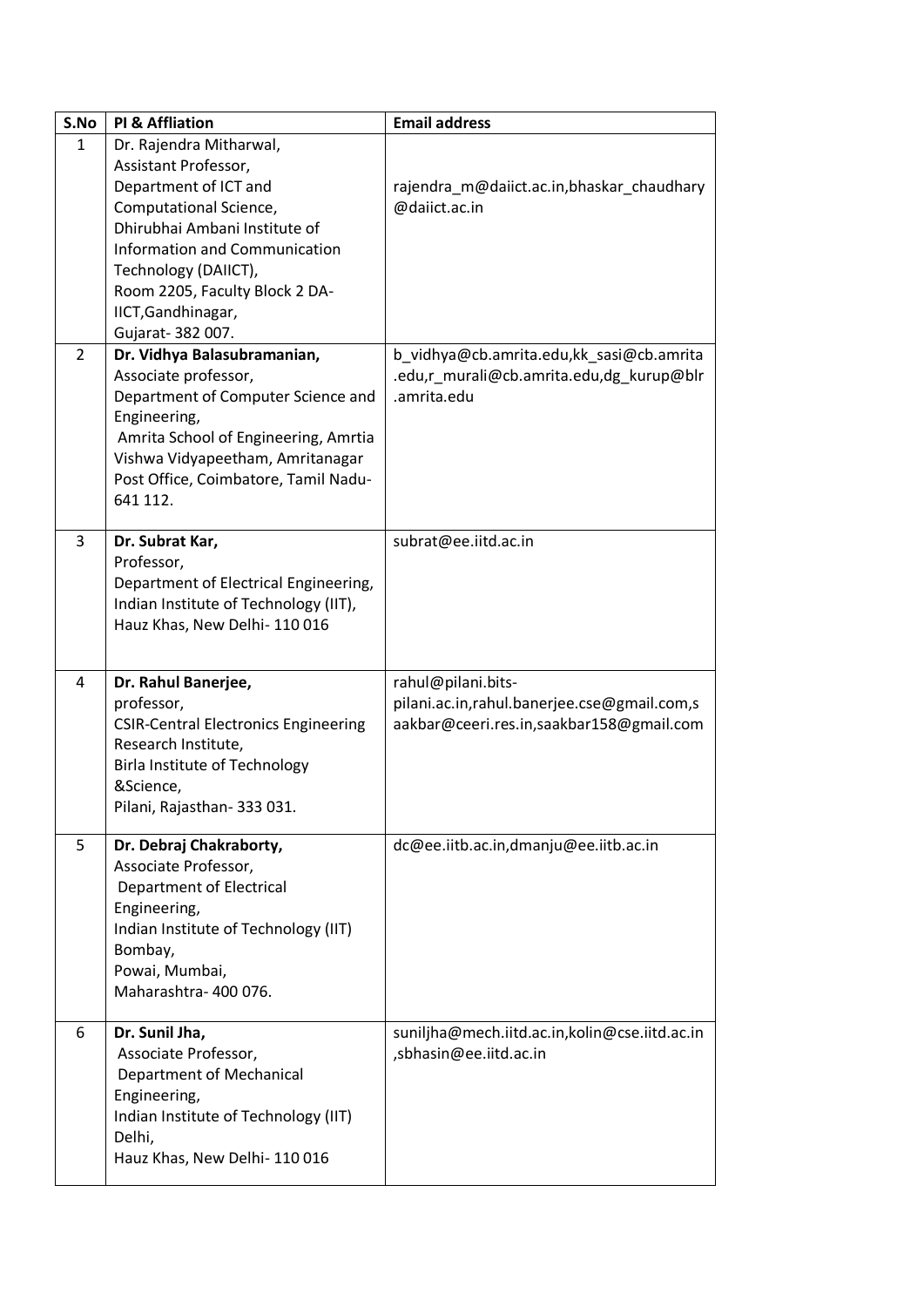| $\overline{7}$ | Dr. Kota Solomon Raju,<br>Principal Scientist,<br>IOT, CPS, CSIR- Central Electronics<br>Engineering Research Institute,<br><b>Central Electronics Engineering</b><br>Research Institute(CSIR-CEERI),<br>Pilani, Rajasthan- 333 031. | solomon@ceeri.res.in,kotasolomonraju@gm<br>ail.com                                         |
|----------------|--------------------------------------------------------------------------------------------------------------------------------------------------------------------------------------------------------------------------------------|--------------------------------------------------------------------------------------------|
| 8              | Dr. Parimal Parag,<br>Assistant Professor,<br><b>Department of Electrical</b><br>Communication Engineering,<br>Indian Institute of Science,<br>EC 2.17, ECE Main Building,<br>Bangalore, Karnataka-560012.                           | parimal@ece.iisc.ernet.in,htyagi@ece.iisc.er<br>net.in,                                    |
| 9              | Dr. Laxmidhar Behera,<br>Professor,<br>Department of Electrical Engineering,<br>Indian Institute of Technology (IIT)<br>Kalyanpur, Kanpur,<br>Uttar Pradesh-208 016.                                                                 | Ibehera@iitk.ac.in                                                                         |
| 10             | G.K Ananthasuresh,<br>Professor,<br><b>Mechanical Engineering And</b><br>Biosystems Science and Engineering,<br>Indian institute of Science,<br>Bengaluru, Karnataka-560 012.                                                        | suresh@mecheng.iisc.ernet.in,kchatterjee@<br>materials.iisc.ernet.in,ad@csa.iisc.ernet.in, |
| 11             | Dr. Manav Bhatnagar,<br>Associate Professor,<br>Department of Electrical Engineering,<br>Indian Institute of Technology (IIT)<br>Delhi,<br>Hauzkhas, New Delhi-110016.                                                               | manav@ee.iitd.ac.in,sukumar@ee.iitd.ac.in,                                                 |
| 12             | Dr. Dinesh Garg,<br>Associate Professor,<br>Department of Computer Science and<br>Engineering,<br>Indian Institute of Technology(IIT)<br>Gandhinagar,<br>Room No. 4/301 Palaj Campus,<br>Gujrat- 382 355.                            | dgarg@iitgn.ac.in,anirbandg@iitgn.ac.in                                                    |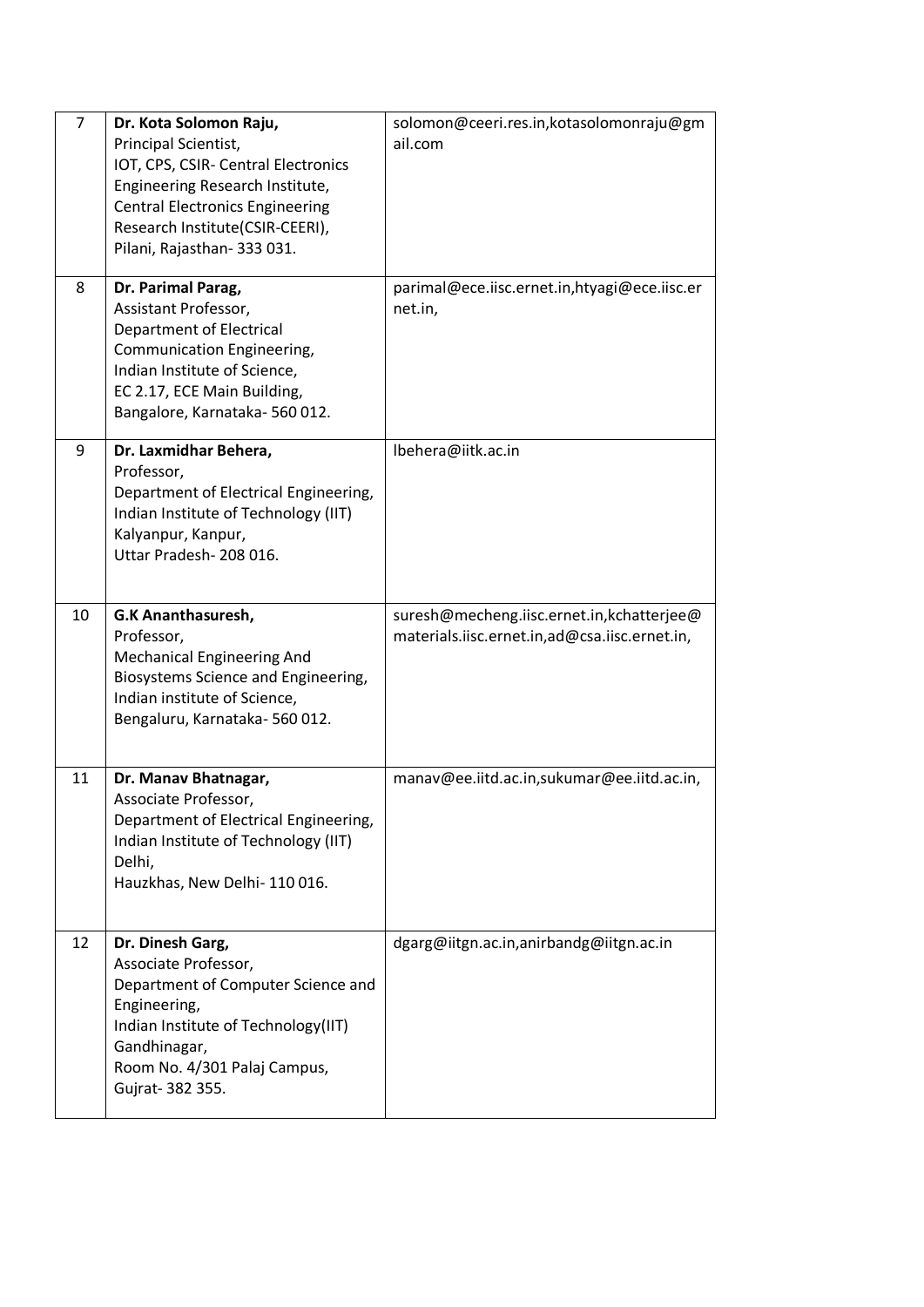| 13 | Dr. Prabhakar TV,<br>Pricipal Research Scientist,<br>Department of Electronic Systems<br>Engineering,<br>Indian Institute of Science,<br>Bangalore, Karnataka-560 012.                                                                       | tvprabs@dese.iisc.ernet.in                           |
|----|----------------------------------------------------------------------------------------------------------------------------------------------------------------------------------------------------------------------------------------------|------------------------------------------------------|
| 14 | Dr. Gourinath Banda (GB),<br>Associate Professor,<br>Department of Computer Science &<br>Engineering,<br>Indian Institute of Technology(IIT)<br>Indore,<br>Khandwa Road, Simrol, Indore,<br>Madhya Pradesh- 453 552.                         | gourinath@iiti.ac.in                                 |
| 15 | Dr.Tapan Kumar Gandhi,<br>Assistant Professor,<br>Department of Electrical Engineering,<br>Indian Institute of Technology(IIT)<br>Delhi,<br>Hauz Khas, New Delhi-110016.                                                                     | tgandhi@ee.iitd.ac.in                                |
| 16 | Dr. Bishnu Prasad Das,<br>Assistant Professor,<br>Department of Electronics and<br>Communication Engineering,<br>Indian Institute of Technology(IIT)<br>Roorkee,<br>Roorkee, Uttarakhand-247 667.                                            | bpdasfec@iitr.ac.in,bishnu.iisc@gmail.com            |
| 17 | Dr. Babji Srinivasan,<br>Assistant Professor,<br>Department of Chemical Engineering,<br>Indian Institute of Technology(IIT)<br>Gandinagar,<br>Room 213, Academic Building 5,<br>Palaj, Gandhinagar, Gujarat- 382 355.                        | babji.srinivasan@iitgn.ac.in,nithin@iitgn.ac.i<br>n, |
| 18 | Dr.Bharadwaj Amrutur,<br>Chairman and Professor,<br>Department of Robert Bosch Centre<br>for Cyber-Physical Systems,<br>Indian Institute of Science,<br>SID Building, 3rd Floor,<br>Enterpreneurship Centre, Bangalore,<br>Karnataka-560012. | chairman@rbccps.org                                  |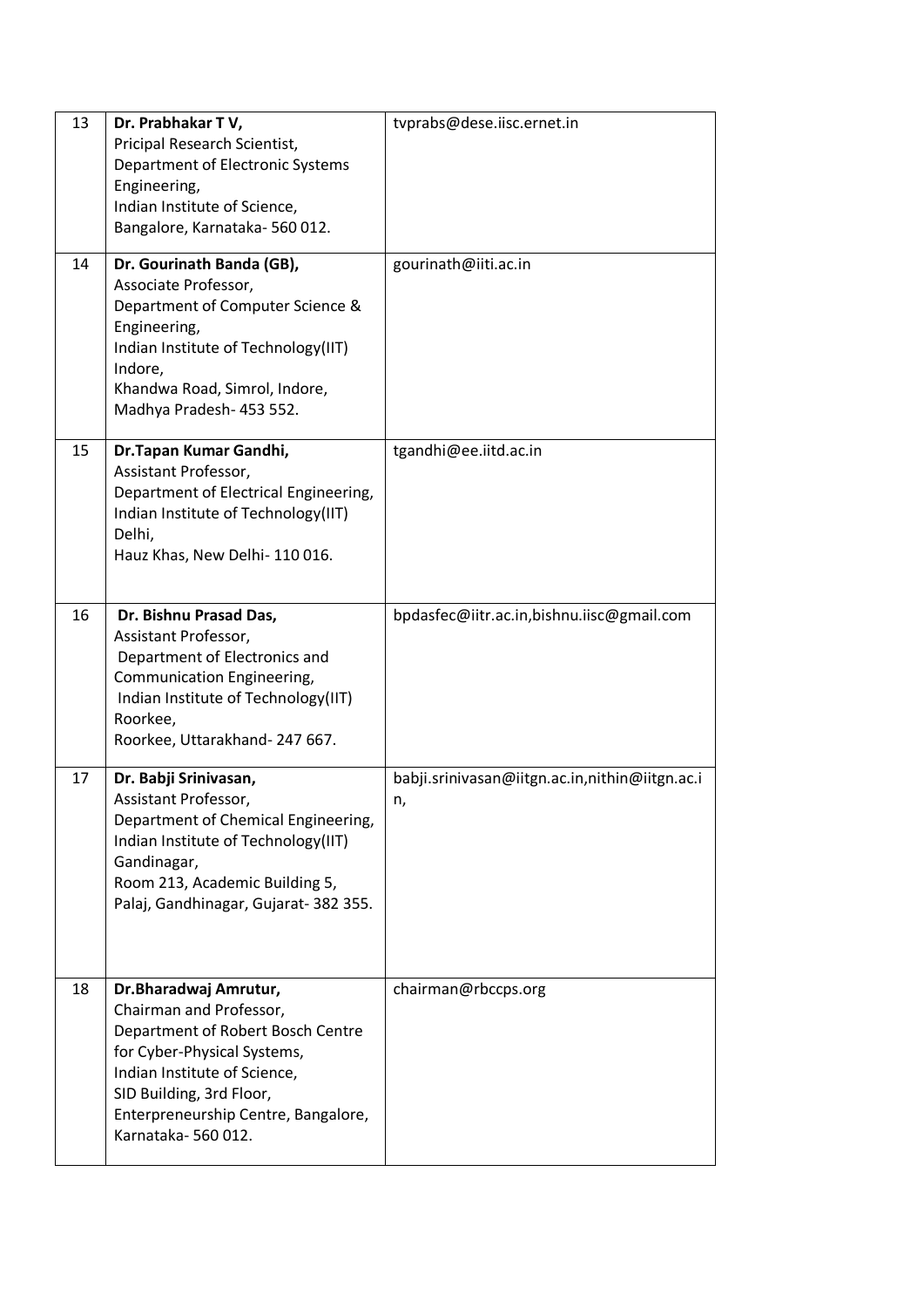| 19 | Dr. C S Kumar,<br>Professor,<br><b>Department of Mechanical</b><br>Engineering,<br>Indian Institute of Technology(IIT)<br>Kharagpur,<br>Robotics Lab, Kharagpur, West<br>Bengal- 721 302.                              | kumar@mech.iitkgp.ernet.in,sudipta@ece.iit<br>kgp.ernet.in,sruti1947@gmail.com |
|----|------------------------------------------------------------------------------------------------------------------------------------------------------------------------------------------------------------------------|--------------------------------------------------------------------------------|
| 20 | Dr. Sujit Prakash Gujar,<br>Assistant Professor,<br>Department of Machine learning<br>Laboratory,<br>International Institute of Information<br>Technology,<br>Hyderabad Gachibowli, Hyderabad -<br>500 032, Telangana. | sujit.gujar@iiit.ac.in,sujit.gujar@gmail.com,n<br>areshmanwani@gmail.com       |
| 21 | Dr. Ashish Dutta,<br>Professor,<br>Department of Mechanical<br>Engineering,<br>Indian Institute of Technology(IIT)<br>Kanpur,<br>Kanpur, Uttar Pradesh-208 016.                                                        | adutta@iitk.ac.in,brajb@iitk.ac.in,                                            |
| 22 | Dr. Swarup Roy,<br>Assistant Professor,<br>Department of Information<br>Technology,<br>North-Eastern Hill University,<br>Umshing, Shillong-793022,<br>Meghalaya.                                                       | contact.swarup@gmail.com,swarup@nehu.a<br>c.in                                 |
| 23 | Dr. Monorama Swain,<br>Senior Assistant Professor,<br>Department of Electronics and<br>communication engineering,<br>Silicon Institute of Technology,<br>Silicion Hills, Patia, Bhubaneswar-751<br>024, Orissa.        | mswain@silicon.ac.in,bijan@silicon.ac.in                                       |
| 24 | Dr. R. Dhanalakshmi,<br>Associate Professor,<br>Department of Computer Science and<br>Engineering,<br>National Institute of Technology(NIT)<br>Nagaland,<br>Chumukedima, Dimapur- 797 103,<br>Nagaland                 | r_dhanalakshmi@yahoo.com,dev_tayal2001<br>@yahoo.com                           |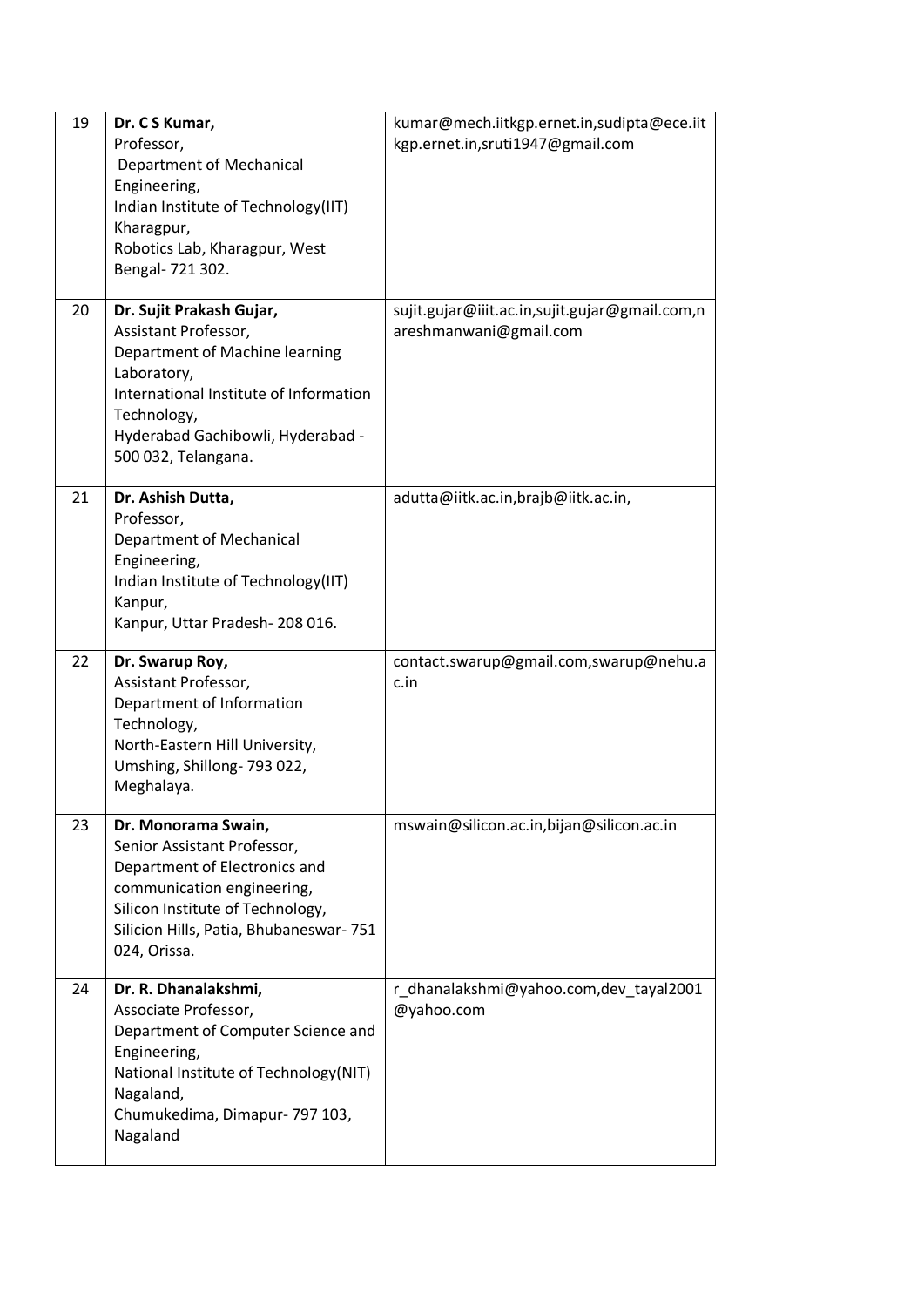| 25 | Dr. L. Ashok Kumar,<br>Professor,<br>Department of Electrical &<br>Electronics Engineering,<br>PSG College of Technology,<br>Peelamedu, Coimbatore- 641 004,<br>Tamilnadu.                                                            | askipsg@gmail.com,lovelyndavid@gmail.co<br>m, karthirenu@gmail.com                     |
|----|---------------------------------------------------------------------------------------------------------------------------------------------------------------------------------------------------------------------------------------|----------------------------------------------------------------------------------------|
| 26 | Dr. Arpan Kumar Kar,<br>Assistant Professor,<br>Department of Management Studies,<br>Indian Institute of Technology(IIT)<br>Delhi,<br>Vishwakarma Bhawan, Shaheed Jeet<br>Singh Marg, New Delhi-110016.                               | arpankar@iitd.ac.in,arpan.kumar.kar@gmail.<br>com                                      |
| 27 | Dr. Shandar Ahmad,<br>Professor,<br>School of Computational and<br>Integrative Sciences,<br>Jawaharlal Nehru University,<br>New Mehrauli Road, New Delhi-110<br>067.                                                                  | shandar@jnu.ac.in                                                                      |
| 28 | Dr. Chetan Arora,<br>Assistant Professor,<br>Department of Computer Science and<br>Engineering,<br>Indraprastha Institute of Information<br>Technology(IIIT) Delhi,<br>Okhla Phase-3, New Delhi-110020.                               | chetan@iiitd.ac.in                                                                     |
| 29 | Dr. Anand S. Sengupta,<br>Assistant Professor,<br>Department of Physics,<br>Indian Institute of Technology(IIT)<br>Gandhinagar, Academic Block 5/326,<br>Village Palaj, Simkheda, Gandhinagar-<br>382 355, Gujarat.                   | asengupta@iitgn.ac.in                                                                  |
| 30 | Dr. Vineeth N Balasubramanian,<br>Assistant Professor,<br>Department of Computer Science and<br>Engineering,<br>Indian Institute of Technology(IIT)<br>Hyderabad,<br>Main Road, Near NH-65, Sangareddy,<br>Kandi- 502 285, Telangana. | vineethnb@iith.ac.in,srijith@iith.ac.in,ramak<br>rishna@iith.ac.in,sathya_p@iith.ac.in |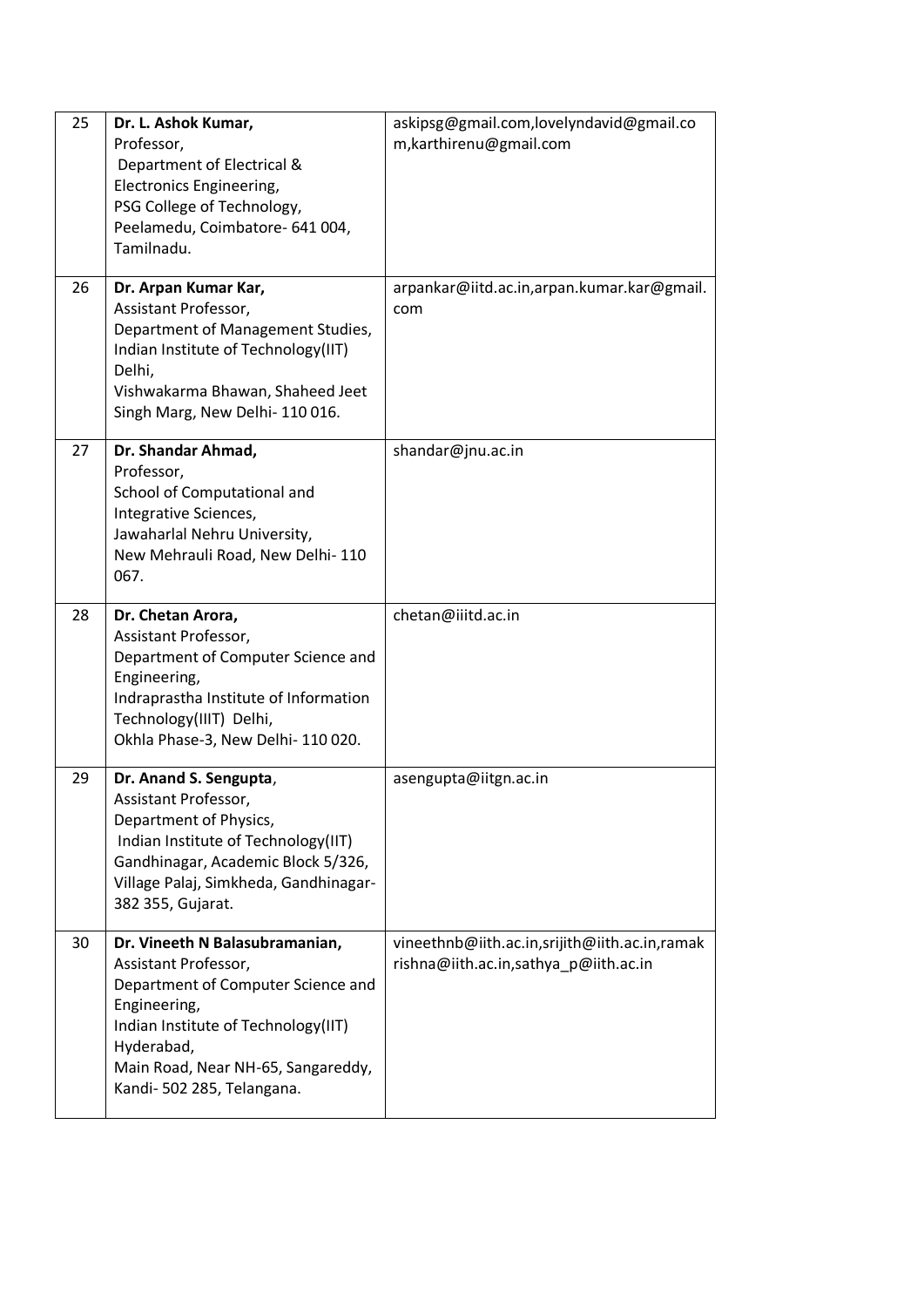| 31 | Dr. Dipankar Banerjee,<br>Professor,<br>Indian Institute of Astrophysics,<br>Koramangala, Bangalore-560034,<br>Karnataka.                                                                                                                                                | dipu@iiap.res.in, ravindra@iiap.res.in                                                       |
|----|--------------------------------------------------------------------------------------------------------------------------------------------------------------------------------------------------------------------------------------------------------------------------|----------------------------------------------------------------------------------------------|
| 32 | Dr. Prasanta Kumar Ghosh,<br>Assistant Professor,<br>Department of Electrical Engineering,<br>Indian Institute of Science(IISc)<br>Bangalore,<br>Bangalore- 560 012, Karnataka.                                                                                          | prasantag@gmail.com,prasantg@ee.iisc.ern<br>et.in                                            |
| 33 | Dr. U Dinesh Kumar,<br>Professor & Chairperson, Decision<br>Science and Information<br>System(DSIS),<br>Department of Data Centre and<br>Analytics Lab(DCAL),<br>Indian Institute of Management<br>Bangalore(IIMB), Bannerghatta Road,<br>Bangalore- 560 076, Karnataka. | dineshk@iimb.ernet.in,gopaln@iimb.ernet.i<br>n                                               |
| 34 | Dr. Debi Prasad Das,<br>Senior Scientist,<br>Department of Process Modeling and<br>Instrumentation Cell,<br><b>CSIR-Institute of Minerals and</b><br>Materials Technology,<br>Near Acharya Vihar, Bhubaneswar-<br>751 013, Odisha.                                       | dpdas@immt.res.in,dpdasimmt@gmail.com,<br>skbehera@immt.res.in,santoshbehera78@g<br>mail.com |
| 35 | Dr. E. Grace Mary Kanaga,<br>Associate Professor,<br>Department of Computer Science &<br>Technology,<br>Karunya University,<br>Karunya Nagar, Coimbatore - 641<br>114, Tamilnadu                                                                                         | grace@karunya.edu,kraimond@karunya.edu<br>,anitha j@karunya.edu,thomasgeorge@karu<br>nya.edu |
| 36 | Dr. Sunilkumar S Manvi,<br>Professor & Director,<br>School of Computing & Information<br>Technology,<br>Reva University,<br>Rukmini Knowledge Park,<br>Kattigenahalli, Yelahanka, Bangalore-<br>560 064, Karnataka.                                                      | nimritakoul@reva.edu.in                                                                      |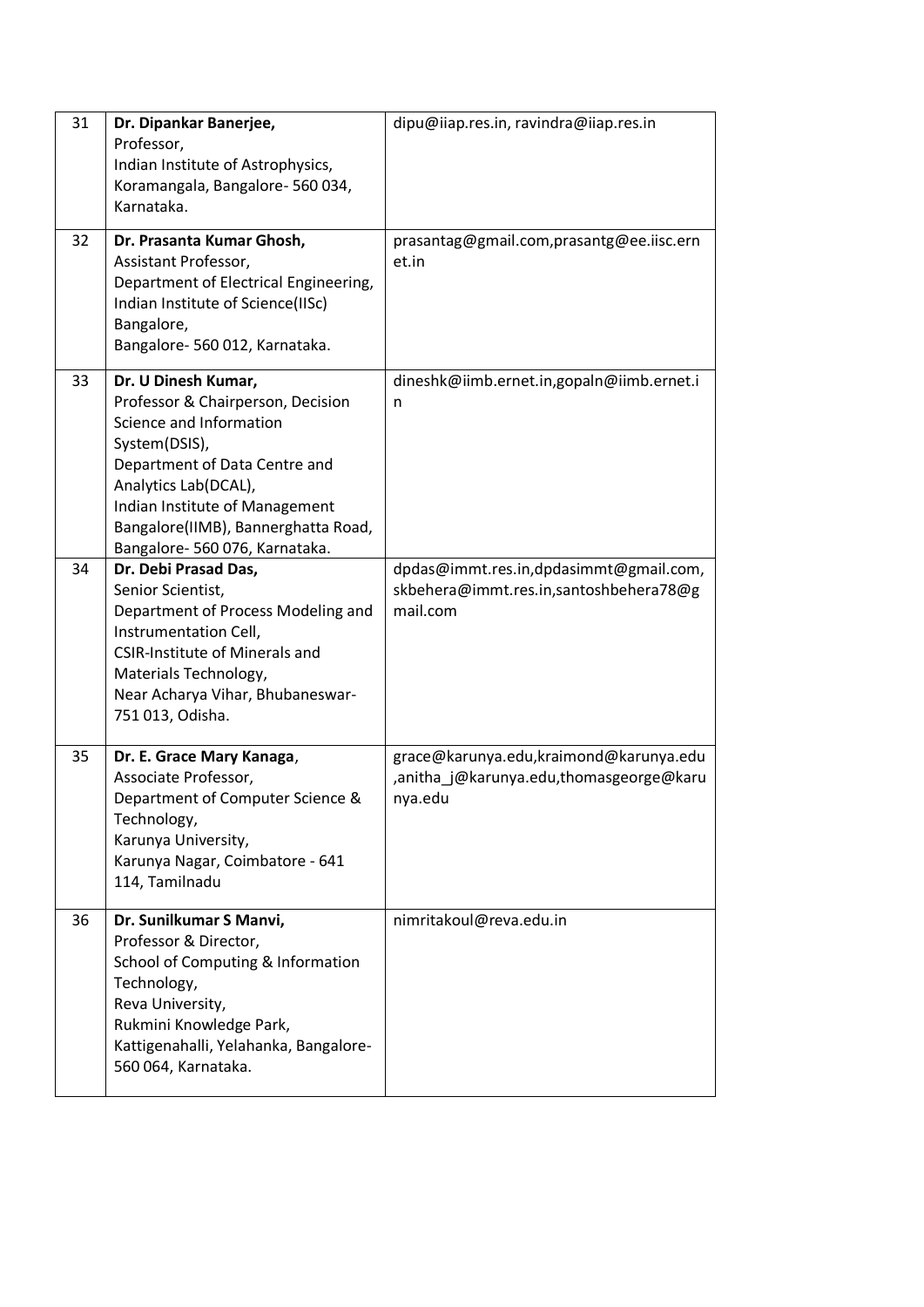| 37 | Dr. Bharat Lohani,<br>Professor,<br>Department of Civil Engineering,<br>Indian Institute of Technology(IIT)<br>Kanpur,<br>Kanpur-208 016, Uttar Pradesh.                                                                       | blohani@iitk.ac.in                                                             |
|----|--------------------------------------------------------------------------------------------------------------------------------------------------------------------------------------------------------------------------------|--------------------------------------------------------------------------------|
| 38 | Dr. Shantanu Desai,<br>Associate Professor,<br>Department of Physics,<br>Indian Institute of Technology(IIT)<br>Hyderabad,<br>Kandi- 502 285, Telangana.                                                                       | shantanud@iith.ac.in,srijith@iith.ac.in                                        |
| 39 | Dr. M. Venkatesan,<br>Assistant Professor,<br>Department of Computer Science &<br>Engineering,<br>National Institute of Technology(NIT)<br>Karnataka,<br>Surathkal, Mangalore- 575 025,<br>Karnataka                           | venkisakthi77@gmail.com, venkisakthi@nitk.<br>edu.in                           |
| 40 | Dr. Ashish Ghosh,<br>Professor,<br>Department of Center for Soft<br>Computing Research,<br>Indian Statistical Institute,<br>203, Barrackpore Trunk Road,<br>Kolkata-700 108, West Bengal.                                      | ash@isical.ac.in,murthy@isical.ac.in                                           |
| 41 | Dr. Phaneendra Kumar Yalavarthy,<br>Chairman and Associate Professor,<br>Department of Computational and<br>Data Sciences (CDS),<br>Indian Institute of Science (IISc),<br>C.V. Raman Avenue, Bangalore-560<br>012, Karnataka. | phani@cds.iisc.ac.in,                                                          |
| 42 | Dr. Anirudh Kumar,<br>Scientist,<br>Department of Drives and Control<br>System Technology,<br><b>CSIR-Central Mechanical Engineering</b><br>Research Institute,<br>Mahatma Gandhi Avenue, Durgapur-<br>713 209, West Bengal.   | anirudhkumar2@gmail.com,anand.ashish@ii<br>tg.ac.in,saikatkumarshome@gmail.com |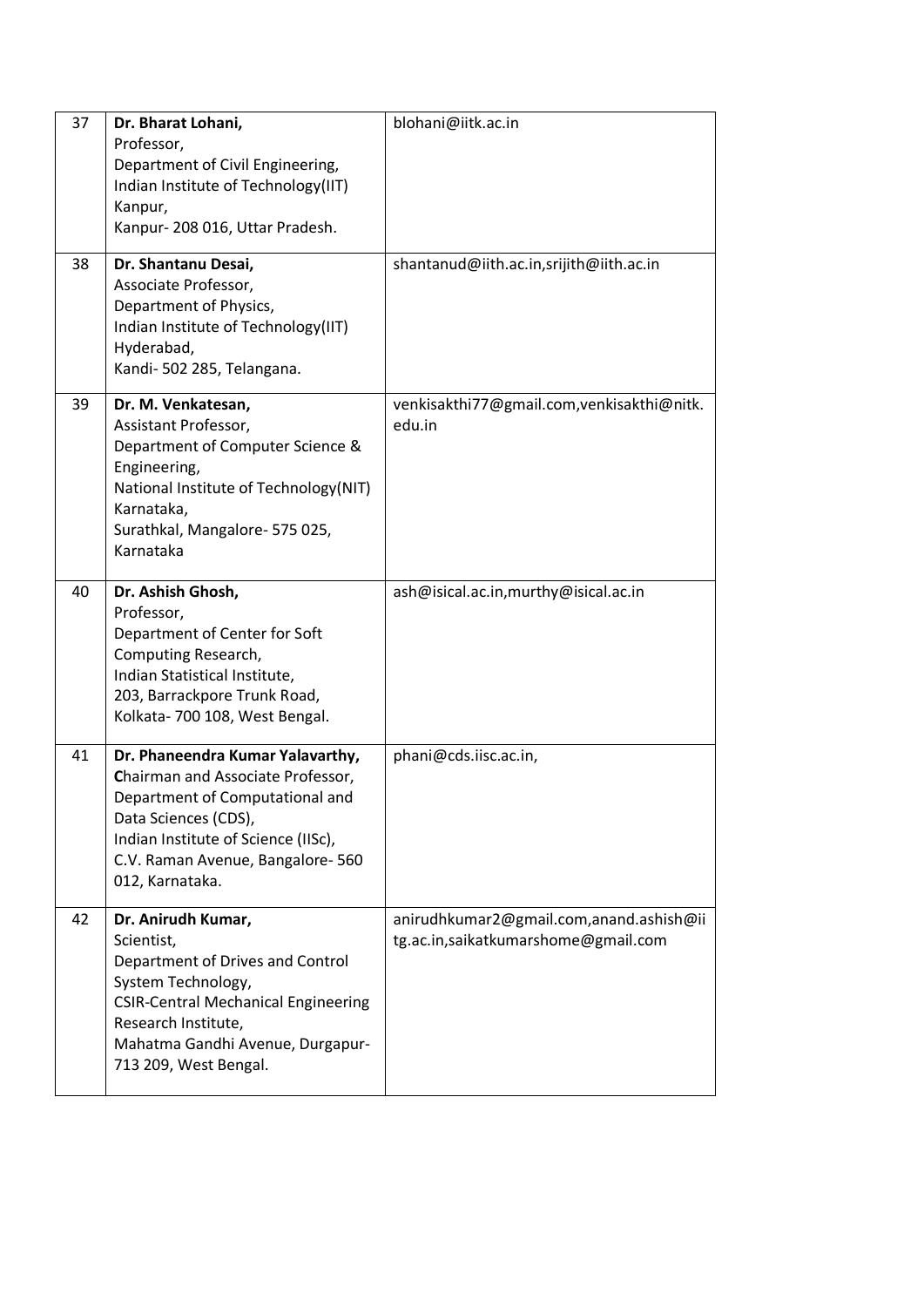| 43 | Dr. Yashvardhan Sharma,<br>Assistant Professor,<br>Department of Computer Science and<br>Information Systems,<br>Birla Institute of Technology and<br>Science(BITS) Pilani,<br>Pilani Campus, Vidya Vihar, Pilani-333<br>031, Rajasthan. | yash@pilani.bits-pilani.ac.in,<br>lavika.goel@pilani.bits-<br>pilani.ac.in,goel.lavika@gmail.com      |
|----|------------------------------------------------------------------------------------------------------------------------------------------------------------------------------------------------------------------------------------------|-------------------------------------------------------------------------------------------------------|
| 44 | Dr. Shalabh Bhatnagar,<br>Professor,<br>Department of Computer Science &<br>Automation and the Robert Bosh<br>Centre for Cyber Physical System,<br>Indian Institute of Science(IISc)<br>Bangalore-560 012, Karnataka.                    | shalabh@csa.iisc.ernet.in                                                                             |
| 45 | Dr. Arijit Mondal,<br>Assistant Professor,<br>Department of Computer Science &<br>Technology,<br>Indian Institute of Technology(IIT)<br>Patna,<br>Patna-801 103, Bihar.                                                                  | arijit@iitp.ac.in,jimson@iitp.ac.in                                                                   |
| 46 | Dr. Soma Mitra,<br>Associate Director,<br>Advanced Signal Processing Group,<br>Centre for Development of Advanced<br>Computing (CDAC)-Kolkata,<br>PloE2/1, Block-GP, Sector-V, Salt Lake<br>City, Kolkata-700 091, West Bengal           | soma.mitra@cdac.in,debasis.mazumdar@cd<br>ac.in, munmun.chakraborty@cdac.in, suban@<br>cse.iitd.ac.in |
| 47 | Prof. Yogesh Simmhan,<br>Assistant Professor,<br>Department of Computational and<br>Data Sciences (CDS),<br>Indian Institute of Science (IISc),<br>CDS 206, Nilgiri Marg, Bangalore-560<br>012, Karnataka.                               | simmhan@cds.iisc.ac.in                                                                                |
| 48 | Prof. Subrat Kar,<br>Professor,<br>Department of Electrical Engineering,<br>Indian Institute of Technology(IIT)<br>Delhi,<br>Hauz Khas, New Delhi-110016.                                                                                | subrat@ee.iitd.ac.in,govind@pairsteps.com                                                             |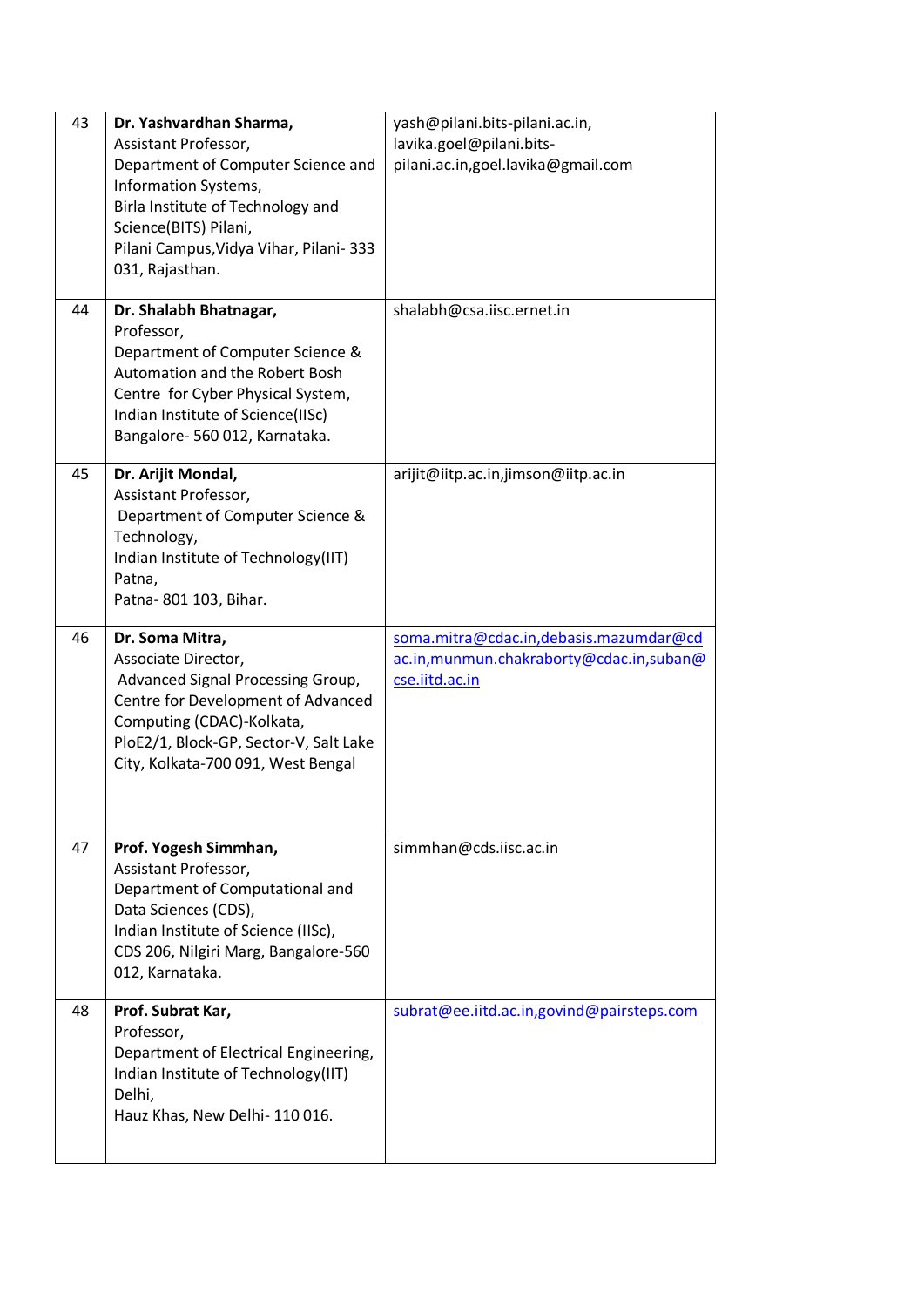| 49 | Dr.Rahul Shrestha,<br>Assistant Professor,<br>School of Computing and Electrical<br>Engineering,<br>Indian Institute of Technology Mandi<br>(IITM),<br>Room no.G1-101, south campus,<br>Kamand, Mandi- 175 005, Himachal<br>Pradesh.           | rahul shrestha@iitmandi.ac.in                                                            |
|----|------------------------------------------------------------------------------------------------------------------------------------------------------------------------------------------------------------------------------------------------|------------------------------------------------------------------------------------------|
| 50 | Dr. Gopi.Shrikanth Reddy,<br>Assistant Professor,<br>School of Computing and Electrical<br>Engineering,<br>Indian Institute of Technology(IIT)<br>Mandi,<br>Kamand Campus, Mandi-175005,<br>Himachal Pradesh.                                  | gopiahrikanth@iitmandi.ac.in,mahima@iitj.a<br>c.in                                       |
| 51 | Dr. Ashim Saha,<br>Assistant Professor,<br>Department of Computer Science &<br>Engineering,<br>National Institute of Technology(NIT)<br>Agartala,<br>Agartala, Jirania, Tripura(W)-799<br>046.                                                 | ashim.cse@nita.ac.in,ashim.nita@gmail.com<br>.sanjib.cst@gmail.com,sanjib.cse@nita.ac.in |
| 52 | Dr. Sanjit Kaul,<br>Assistant Professor,<br>Department of Electronics and<br>Communication Engineering,<br>Indraprastha Institute of Information<br>Technology(IIIT) Delhi,<br>B-303, Academic Building, Okhla<br>Phase 3, New Delhi- 110 020. | skkaul@iiitd.ac.in,sujit@iiitd.ac.in,anands@ii<br>itd.ac.in                              |
| 53 | Prof. Amit Prakash Singh,<br>Professor,<br>University School of Information,<br>Communication &<br>Technology(USICT),<br>Guru Gobind Singh Indraprastha<br>University,<br>Sector-16 C, Dwarka, New Delhi-110<br>078                            | amit@ipu.ac.in,anuradha@ipu.ac.in                                                        |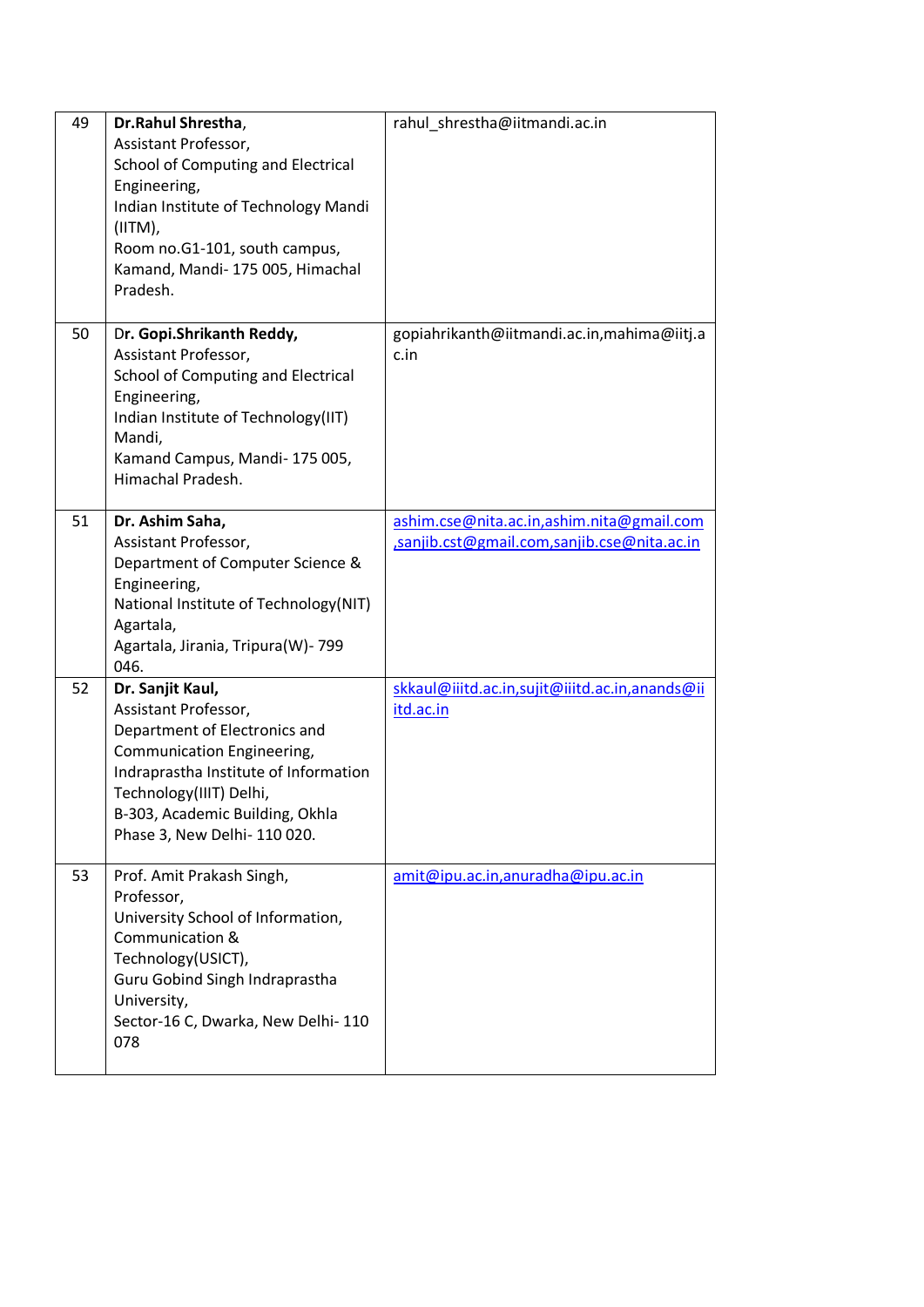| 54 | Dr. Chetan Arora,<br>Assistant Professor,<br>Department of Computer Science and<br>Engineering,<br>Indraprastha Institute of Information<br>Technology(IIIT) Delhi,<br>Okhla Industrial Estate, Phase-III,<br>New Delhi- 110 020.        | chetan@iiitd.ac.in,mbala@iitd.ac.in                                                                                                                                                                                                                                          |
|----|------------------------------------------------------------------------------------------------------------------------------------------------------------------------------------------------------------------------------------------|------------------------------------------------------------------------------------------------------------------------------------------------------------------------------------------------------------------------------------------------------------------------------|
| 55 | Dr. Meenakshi D'Souza,<br>Associate Professor,<br>International Institute of Information<br>Technology-Bangalore (IIIB),<br>26-C, Electronics City, Bangalore- 560<br>100, Karnataka.                                                    | meenakshi@iiitb.ac.in                                                                                                                                                                                                                                                        |
| 56 | Dr. Hitesh Datt Mathur,<br>Associate Professor,<br>Department of Electrical and<br>Electronics Engineering,<br>Birla Institute of Technology and<br>Science (BITS) Pilani,<br>Pilani Campus, Vidya Vihar, Pilani-<br>333 031, Rajasthan. | mathurhd@pilani.bits-<br>pilani.ac.in,aashish.mathur@pilani.bits-<br>pilani.ac.in, nilanjan.chattaraj@pilani.bits-<br>pilani.ac.in, ngupta@pilani.bits-<br>pilani.ac.in,shobhapaulson@karunya.edu,jos<br>hidheeraj@dce.ac.in,yogeshkrishan.bhatesh<br>war@jaipur.manipal.edu |
| 57 | Dr. Debarati Sen,<br>Assistant Professor,<br>G.S. Sanyal School of<br>Telecommunications,<br>Indian Institute of Technology(IIT)<br>Kharagpur,<br>Kharagpur-721 302, West Bengal.                                                        | debarati@gssst.iitkgp.ernet.in,debarati@cse<br>.iitkgp.ernet.in,sandipc@cse.iitkgp.ernet.in,                                                                                                                                                                                 |
| 58 | Dr. Elizabeth Rufus,<br>Professor,<br>School of Electronics Engineering,<br>VIT University,<br>Katpadi Tiruvalam Road, Vellore- 632<br>014, Tamilnadu.                                                                                   | dean.sense@vit.ac.in,director.sr@vit.ac.in                                                                                                                                                                                                                                   |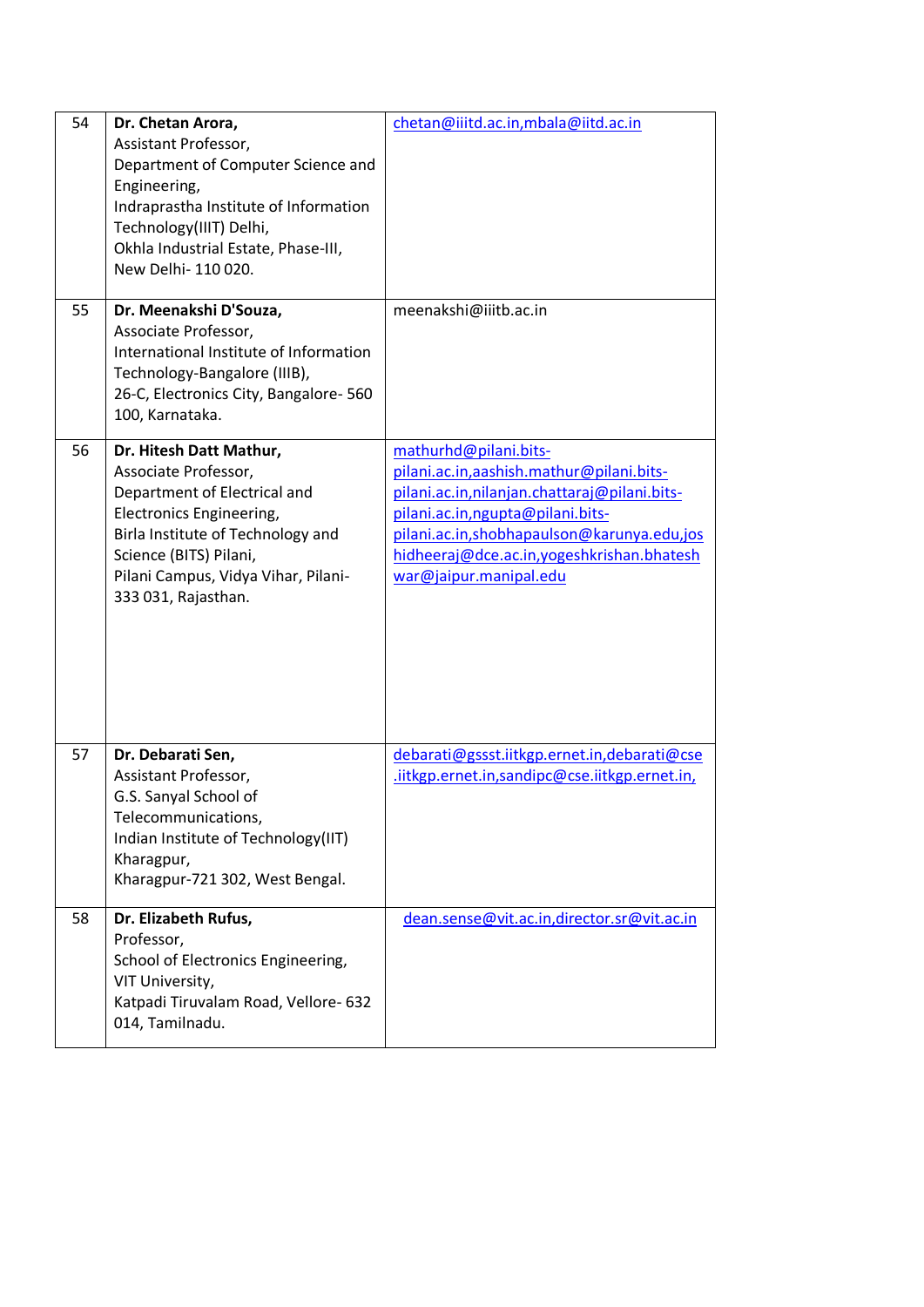| 59 | Dr. Poonam Prasad,<br>Senior Scientist,<br><b>CSIR-National Environmental</b><br><b>Engineering Research</b><br>Institute(NEERI) Nagpur,<br>Nehru Marg, Nagpur- 440 020,<br>Maharashtra.                     | p prasad@neeri.res.in,r barnwal@cmeri.res<br>.in                                                                                                   |
|----|--------------------------------------------------------------------------------------------------------------------------------------------------------------------------------------------------------------|----------------------------------------------------------------------------------------------------------------------------------------------------|
| 60 | Dr. Nabendu Chaki,<br>Professor,<br>Department of Computer Science and<br>Engineering,<br>University of Calcutta,<br>Technology Campus, JD-2, Sector 3,<br>Salt Lake City, Kolkata- 700 106, West<br>Bengal. | nchaki@gmail.com,nabendu@ieee.org,sank<br>hayan@gmail.com,sarkar.anirban@gmail.co<br>m,rakesh.mishra.rbl@gmail.com,rakesh.mish<br>ra.rb1@gmail.com |
| 61 | Dr. Amit Acharyya,<br>Assistant Professor,<br>Department of Electrical Engineering,<br>Indian Institute of Technology(IIT)<br>Hyderabad,<br>Kandi, Sanga Reddy, Hyderabad- 502<br>285, Telangana.            | amit acharyya@iith.ac.in,asudeb dutta@iit<br>h.ac.in, svanjari@iith.ac.in                                                                          |
| 62 | Dr. Javaid A. Sheikh,<br>Assistant Professor,<br>Department of Electronics,<br>University of Kashmir,<br>Hazratbal, Nigeen, Srinagar- 190 006,<br>Jammu and Kashmir.                                         | sjavaid_29ku@yahoo.co.in,drgmbhar@gmail<br>.com,shabire1tr@gmail.com,sheikhjavaid@u<br>ok.edu.in,drgmbhat@gmail.com                                |
| 63 | Dr. Sushanta Karmakar,<br>Associate Professor,<br>Department of Computer Science and<br>Engineering, Indian Institute of<br>Technology(IIT) Guwahati,<br>Assam-781039.                                       | sushantak@iitg.ernet.in,santosh biswas@iit<br>g.ernet.in                                                                                           |
| 64 | Dr. Piyush P Kurur,<br>Associate Professor,<br>Department of Computer Science &<br>Engineering,<br>Indian Institute Technology(IIT)<br>kanpur,<br>kanpur, Uttar Pradesh-208016.                              | ppk@cse.iitk.ac.in                                                                                                                                 |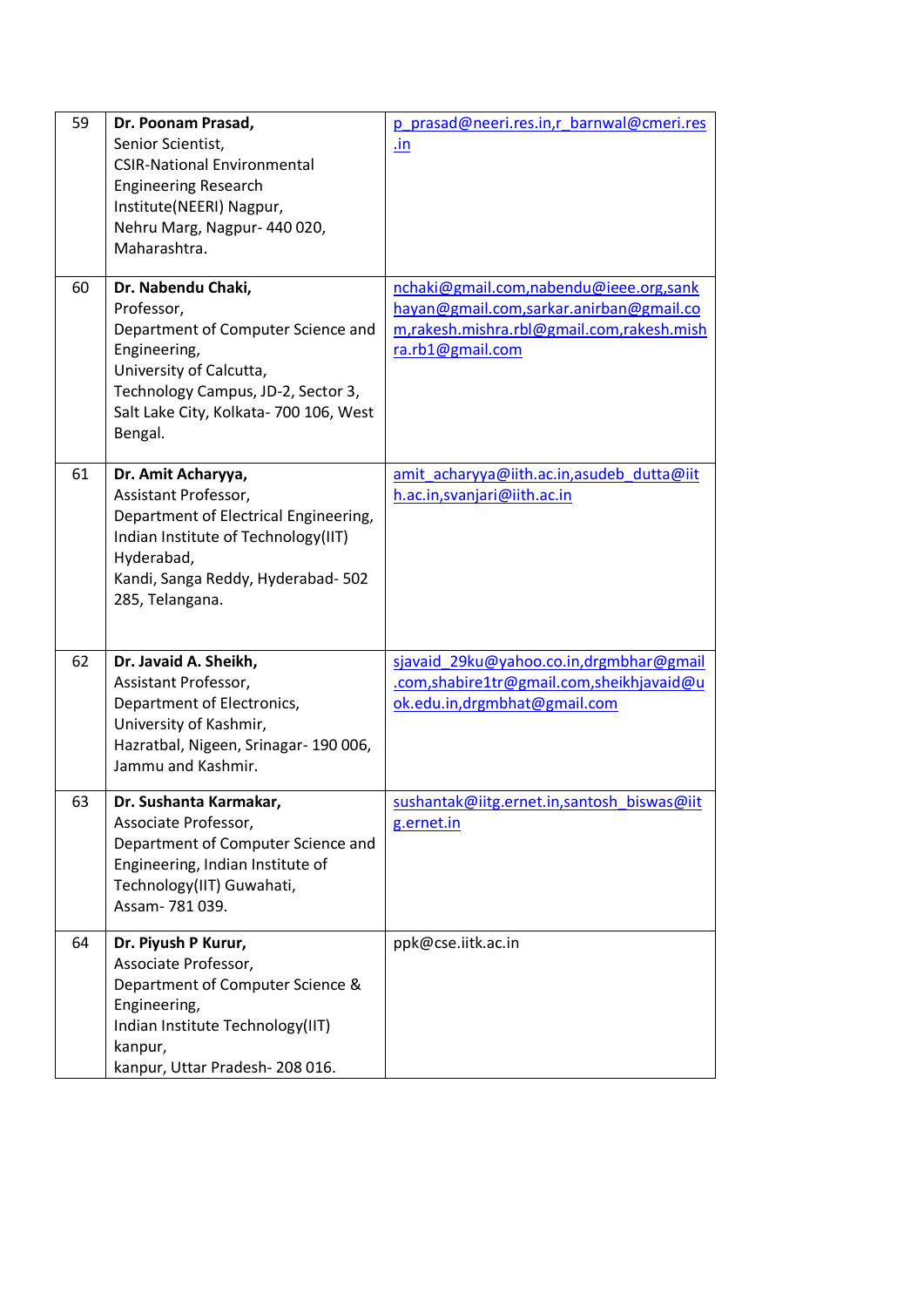| 65 | Dr. V Anil Kumar,<br>Principal Scientist,<br>Department of High Performance<br>Computer and Cyber Security Group,<br><b>CSIR Fourth Paradigm Institute(CSIR-</b><br>4PI),<br>NAL BELUR CAMPUS BANGLORE-560<br>037, Karnataka.                                        | anil@csir4pi.in,gkpatra@csir4pi.in                                           |
|----|----------------------------------------------------------------------------------------------------------------------------------------------------------------------------------------------------------------------------------------------------------------------|------------------------------------------------------------------------------|
| 66 | Dr. Vadlamani Ravi,<br>Professor & Head,<br>Department of Centre of Excellence<br>on CRM & Analytics,<br>Institute for Development and<br>Research in Banking<br>Technology(IDRBT),<br>Castle Hills Road No. 1, Masab Tank,<br>Hyderabad-500 057, Andhra<br>Pradesh. | vravi@idrbt.ac.in,supriya@cdac.in,janaki@c<br>dac.in,rameshl@cdac.in,        |
| 67 | Dr. Y Raghu Reddy,<br>Associate Professor & Head,<br>Department of Software Engineering<br>Research Centre,<br>International Institute of Information<br>Technology(IIIT) Hyderabad,<br>Gachibowli, Hyderabad- 500 032,<br>Telangana.                                | raghu.reddy@iiit.ac.in,bmmehtre@idrbt.ac.i<br>n, vv@iiit.ac.in               |
| 68 | Dr. Rakesh Kumar Sehgal,<br>Joint Director,<br>Cyber Security Technology Division,<br>Center for Development of Advance<br>Computing (CDAC),<br>A-34, Industrial Area, Phase VIII,<br>Mohali, (Chandigarh)Punjab-160071                                              | rks@cdac.in                                                                  |
| 69 | Dr. Santosh Biswas,<br>Associate Professor,<br>Department of Computer Science &<br>Engineering,<br>Indian institute of Technology(IIT)<br>Guwahati,<br>Guwahati, Assam- 781 039.                                                                                     | santosh_biswas@iitg.ernet.in,sukumar@iitg.<br>ernet.in, ckarfa@iitg.ernet.in |
| 70 | Dr. S.Venkatesan,<br>Assistant Professor,<br>Department of Information<br>Technology, Indian Institute of<br>Information Technology(IIIT)<br>Allahabad,<br>Jhalwa, Allahabad, Uttar Pradesh -<br>211 015.                                                            | venkat@iiita.ac.in                                                           |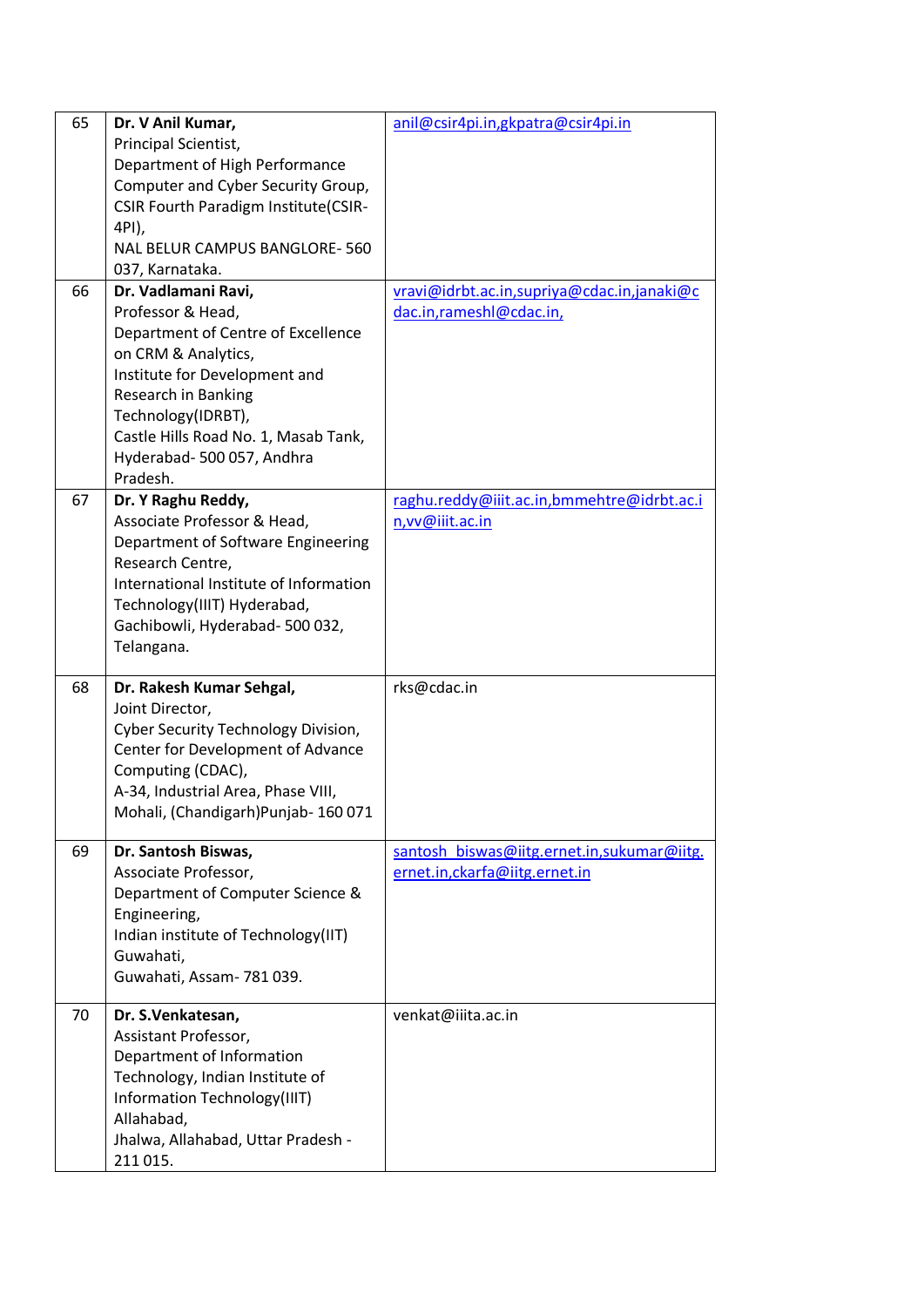| 71<br>72 | Dr. Divya Bansal,<br>Associate Professor,<br>Department of Computer Science &<br>Engineering,<br><b>Cyber Security Research Centre,</b><br>PEC University of Technology,<br>Sector-12, Chandigarh-160012,<br>Punjab.<br>Dr. Shina Sheen,<br>Associate Professor,<br>Department of Applied Mathematics<br>& Computational Sciences,<br>PSG College of Technology,<br>Coimbatore- 641 004, Tamil Nadu. | divya@pec.edu.in,sanjeevsofat@pec.edu.in,<br>ssh@amc.psgtech.ac.in                     |
|----------|------------------------------------------------------------------------------------------------------------------------------------------------------------------------------------------------------------------------------------------------------------------------------------------------------------------------------------------------------------------------------------------------------|----------------------------------------------------------------------------------------|
| 73       | Dr.Varun Dutt,<br>Assistant Professor,<br>School of Computing and Electrical<br>Engineering,<br>Indian institute of Technology (IIT)<br>Mandi,<br>Kamand, Mandi-175 001, Himachal<br>Pradesh.                                                                                                                                                                                                        | varun@iitmandi.ac.in, varundutt@yahoo.co<br>m,cpammi@cbcs.ac.in,vscpammi@gmail.co<br>m |
| 74       | Dr. G.Kousalya,<br>Professor,<br>Department of Computer Science &<br>Engineering,<br>Coimbatore Institute Of Technology,<br>Coimbatore- 641 014, Tamil Nadu.                                                                                                                                                                                                                                         | kousir@gmail.com,kousalya.g@cit.edu.in                                                 |
| 75       | Dr.Manish Goswami,<br>Assistant Professor,<br>Department of Electronics and<br>communication Engineering,<br>Indian Institute of Informtion<br>Technology(IIIT) Allahabad,<br>jhalwa, Allahabad, Uttar Pradesh-211<br>015.                                                                                                                                                                           | manishgoswami@iiita.ac.in                                                              |
| 76       | Dr.V.S Shankar Sriram,<br>Associate Professor,<br>Department of Information<br>Technology(IT)-School of Computing,<br>SASTRA University,<br>Tirumalaisamudram, Thanjavur- 613<br>401, Tamilnadu.                                                                                                                                                                                                     | sriram@it.sastra.edu                                                                   |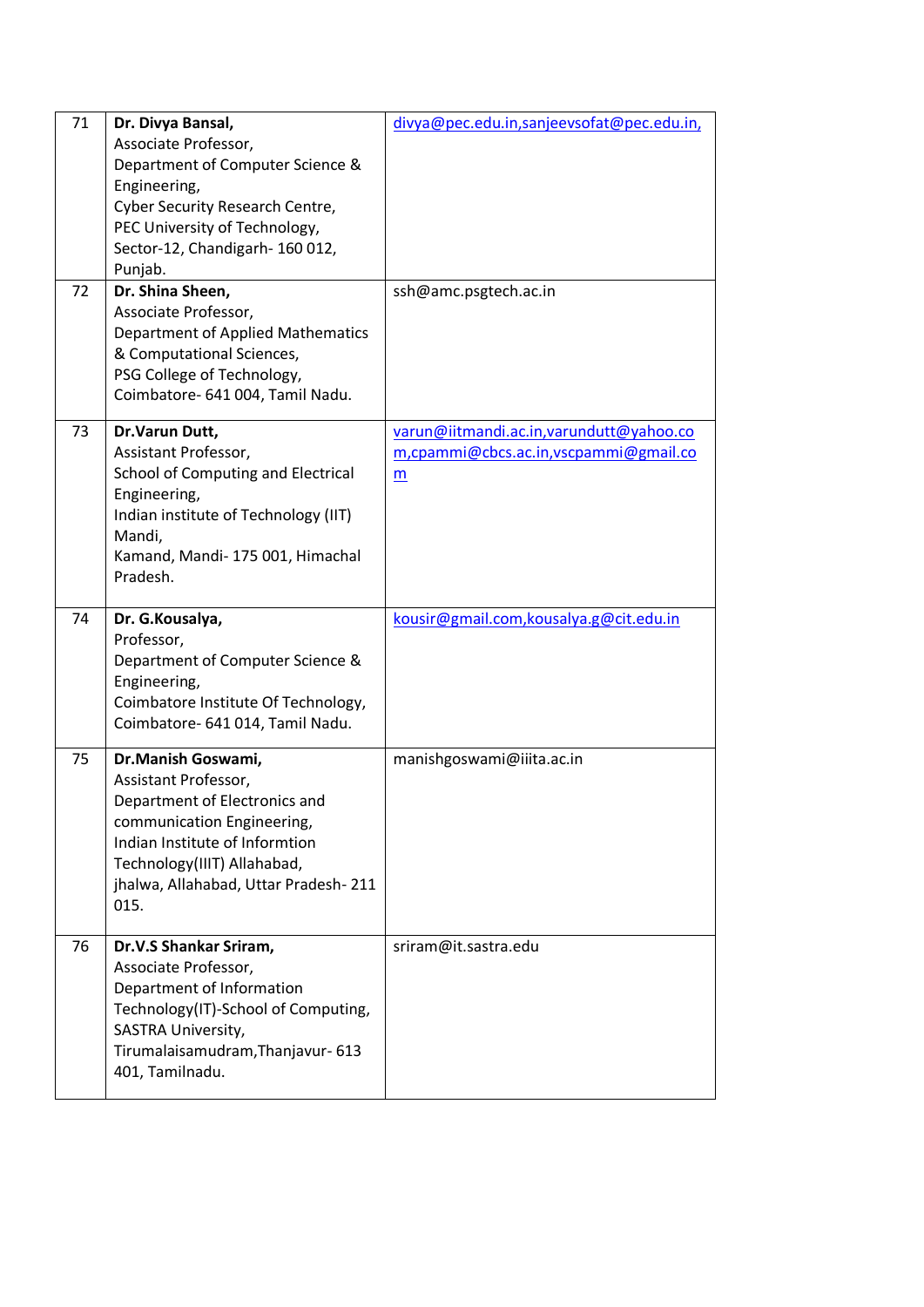| 77 | Dr. Subhojit Ghosh,<br>Assistant Professor,<br>Department of Electrical Engineering.<br>National Institute of Technology (NIT)<br>Raipur,<br>G.E. Road, Raipur- 492 010,<br>Chhattisgarh.            | sghosh.ele@nitrr.ac.in,dastanmoy@gmail.co<br>m,aditifma@iitr.ernet.in,ekoley.ele@gmail.c<br>om                   |
|----|------------------------------------------------------------------------------------------------------------------------------------------------------------------------------------------------------|------------------------------------------------------------------------------------------------------------------|
| 78 | Mr. Krishan Kumar,<br>Assistant Professor,<br>Department of Computer Science and<br>Engineering,<br>National institute of Technology,<br>Uttarkhand Srinagar (Garhwal)-246<br>174, Uttarakhand.      | krishanberwal1988@gmail.com, kkberwal@n<br>ituk.ac.in,navjot.singh.09@gmail.com,navjot.<br>singh.09@nituk.ac.in, |
| 79 | Dr. Rajat Subhra Chakraborty,<br>Associate Professor,<br>Department of Computer Science and<br>Engineering,<br>Indian Institute of Technology(IIT)<br>Kharagpur,<br>Kharagpur, West Bengal- 721 302. | rschakraborty@cse.iitkgp.ernet.in,rschakrab<br>orty@gmail.com,naskarr@nitrkl.ac.in,ruchira<br>.naskar@gmail.com  |
| 80 | Dr .Kanchi Gopinath,<br>Professor,<br>Department of Computer Science and<br>Automation,<br>Indian Institute of Science,<br>CV Raman Road, Bangalore-560 012,<br>Karnataka.                           | gopi@csa.iisc.ernet.in,vinodganapathy@gma<br>il.com                                                              |

| 81 | Dr. Rajamani Vijayaraghavan,                                                             |
|----|------------------------------------------------------------------------------------------|
|    | Reader,                                                                                  |
|    | Department of Condensed Matter Physics and Materials Science,                            |
|    | Tata Institute of Fundamental Research,                                                  |
|    | 1 Homi Bhabha Road,                                                                      |
|    | Colaba, Mumbai City,                                                                     |
|    | Mumbai - 400 005,                                                                        |
|    | Maharashtra.                                                                             |
|    | $E-Mail:$                                                                                |
|    | rvijay26@gmail.com,r.vijay@tifr.res.in,deshmukh@tifr.res.in,mandar.m.deshmukh@gmail.com, |
|    | Contact No: 9967167467.                                                                  |
| 82 | Dr. Chiranjib Mitra,                                                                     |
|    | Associate Professor,                                                                     |
|    | Department of Physical Sciences,                                                         |
|    | Indian Institute of Science Education and Research(IISER) Kolkata,                       |
|    | Nadia,                                                                                   |
|    | Mohanpur - 741 246,                                                                      |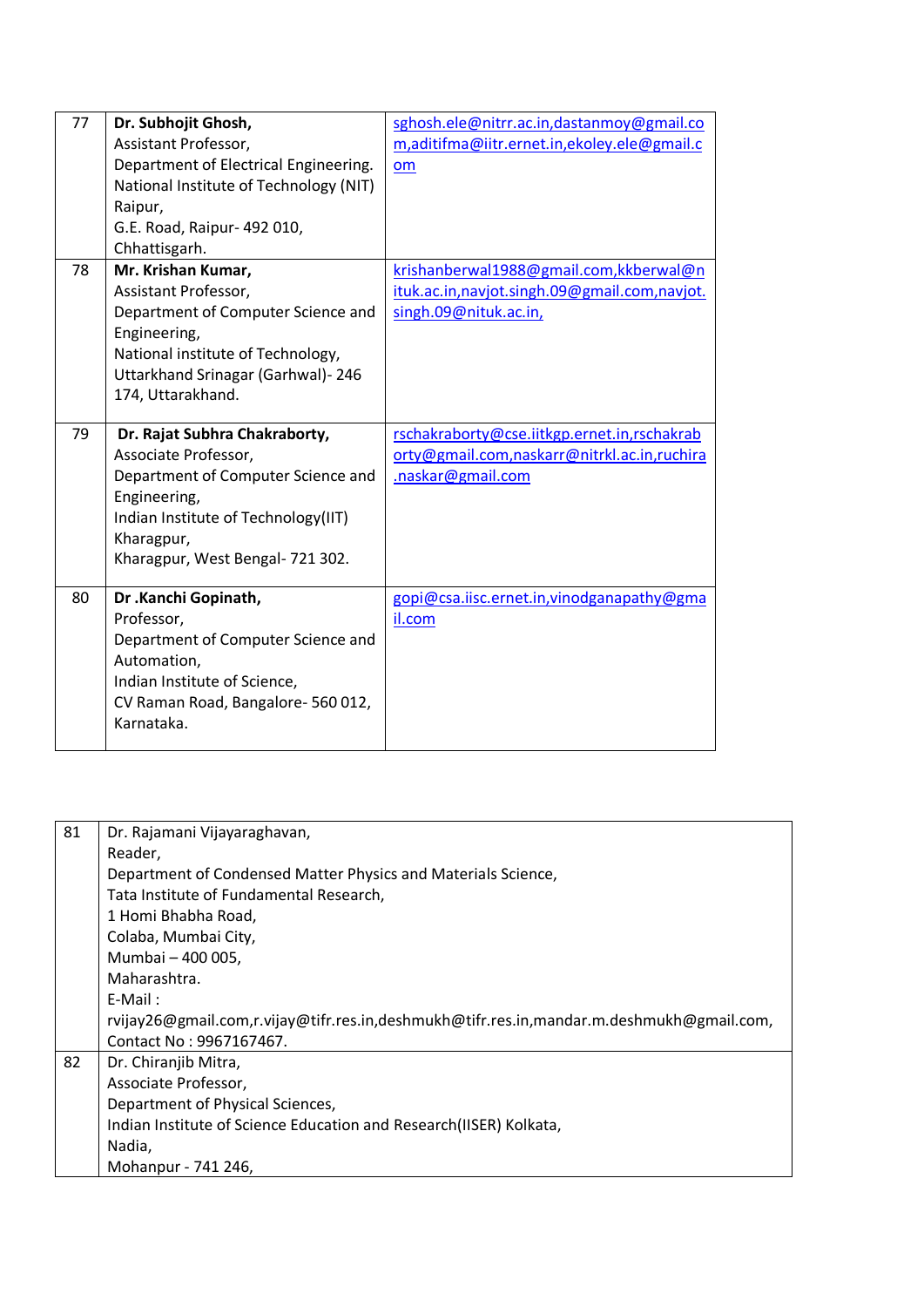|    | West Bengal.                                                                                   |
|----|------------------------------------------------------------------------------------------------|
|    | E-Mail:                                                                                        |
|    | chiranjib@iiserkol.ac.in,chiranjib.mitra@gmail.com,mahesh.ts@iiserpune.ac.in,tsmahesh@gmail    |
|    | <u>.com,</u>                                                                                   |
|    | nkamaraju@iiserkol.ac.in,nkamaraju@gmail.com,                                                  |
|    | Contact No: 9830356818.                                                                        |
| 83 | Prof. Ajay Wasan,                                                                              |
|    | Associate Professor,                                                                           |
|    | Department of Physics,                                                                         |
|    | Indian Institute of Technology (IIT) Roorkee,                                                  |
|    | Haridwar,                                                                                      |
|    | Roorkee - 247 667,                                                                             |
|    | Uttarakhand.                                                                                   |
|    | E-Mail: wasanfph@iitr.ac.in,awasan15@gmail.com,rajsrfph@iitr.ac.in,                            |
|    | Contact No: 9720543906.                                                                        |
| 84 | Dr. Kanhaiya Pandey,                                                                           |
|    | Assistant Professor,                                                                           |
|    | Department of Physics,                                                                         |
|    | Indian Institute of Technology(IIT), Guwahati,                                                 |
|    | Guwahati - 781 039,                                                                            |
|    | Assam.                                                                                         |
|    | E-Mail: kanhaiyapandey@gmail.com,mishratapan@iitg.ernet.in                                     |
|    | Contact No: 8761942326.                                                                        |
| 85 | Dr. Vibhor Singh,                                                                              |
|    | Assistant Professor,                                                                           |
|    | Department of Physics,                                                                         |
|    | Indian Institute of Science, Bangalore (IISC),                                                 |
|    | CV Raman Rd, Devasandra Layout,                                                                |
|    | Bengaluru Urban,                                                                               |
|    | Bengaluru - 560 012,                                                                           |
|    | Karnataka.                                                                                     |
|    | E-Mail:                                                                                        |
|    | v.singh@iisc.ac.in,vibhor.physics.iisc@gmail.com,baladitya.suri@gmail.com,smukerjee@iisc.ac.in |
|    | shayangs@iisc.ac.in,                                                                           |
|    | Contact No: 9108157495.                                                                        |
| 86 | Dr. Bijoy Krishna Das,                                                                         |
|    | Associate Professor,                                                                           |
|    | Department of Electrical Engineering,                                                          |
|    | Indian Institute of Technology(IIT) Madras,                                                    |
|    | Chennai - 600 036, Tamilnadu.                                                                  |
|    | E-Mail: bkdas@ee.iitm.ac.in,anilpr@ee.iitm.ac.in,go.raghavan@gmail.com,                        |
|    | Contact No: 9884457706.                                                                        |
| 87 | Dr. V Narayanan,                                                                               |
|    | Assistant Professor,                                                                           |
|    | Department of Physics,                                                                         |
|    | Indian Institute of Technology(IIT) Jodhpur,                                                   |
|    | Old Residency Road, Ratanada,                                                                  |
|    | Jodhpur - 342 011, Rajasthan.                                                                  |
|    | E-Mail: vnara@iitj.ac.in,vnaraiitk@gmail.com,subhashish@iitj.ac.in,subhashishb05@gmail.com,    |
|    | anirban.pathak@jiit.ac.in                                                                      |
|    | Contact No: 9887902053.                                                                        |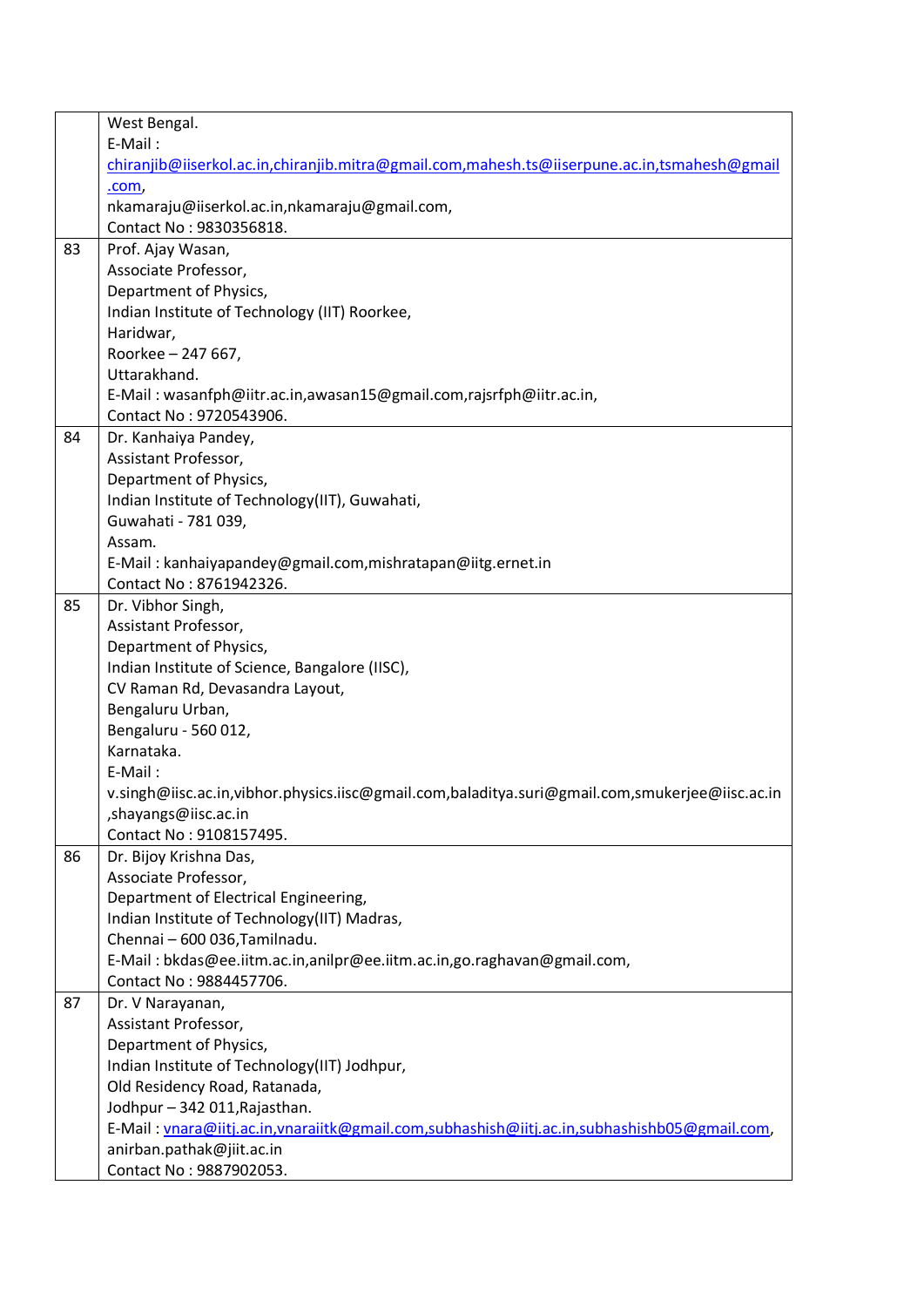| 88 | Dr. Kasturi Saha,                                                                           |
|----|---------------------------------------------------------------------------------------------|
|    | Assistant Professor,                                                                        |
|    | Department of Electrical Engineering,                                                       |
|    | Indian Institute of Technology Bombay,                                                      |
|    | Powai,                                                                                      |
|    | Mumbai City - 400 076,                                                                      |
|    | Maharashtra.                                                                                |
|    | E-Mail: kasturis@ee.iitb.ac.in, kasturisaha@gmail.com, sai@phy.iitb.ac.in,                  |
|    | Contact No: 8291020871.                                                                     |
|    |                                                                                             |
| 89 | Dr. T S Mahesh,                                                                             |
|    | Associate Professor,                                                                        |
|    | Department of Physics,                                                                      |
|    | Indian Institute of Science Education and Research(IISER) Pune,                             |
|    | Dr. Homi Bhabha Road,                                                                       |
|    | Pune - 411 008,                                                                             |
|    | Maharashtra.                                                                                |
|    | E-Mail:                                                                                     |
|    | mahesh.ts@iiserpune.ac.in,tsmahesh@gmail.com,chiranjib@iiserkol.ac.in,chiranjib.mitra@gmail |
|    | .com,                                                                                       |
|    | Contact No: 9850337088.                                                                     |
| 90 | Dr. Suddhasatta Mahapatra,                                                                  |
|    | Associate Professor,                                                                        |
|    | Department of Physics,                                                                      |
|    | Indian Institute of Technology(IIT) Bombay,                                                 |
|    | Mumbai City,                                                                                |
|    | Mumbai - 400 076,                                                                           |
|    |                                                                                             |
|    | Maharashtra.                                                                                |
|    | E-Mail:                                                                                     |
|    | suddho@phy.iitb.ac.in,suddhasatta.mahapatra@gmail.com,bm@ee.iitb.ac.in,sai@phy.iitb.ac.in,  |
|    | Contact No: 9619975725.                                                                     |
| 91 | Dr. Kavita Dorai,                                                                           |
|    | Associate Professor,                                                                        |
|    | Department of Physical Sciences,                                                            |
|    | Indian Institute of Science Education and Research(IISER) Mohali,                           |
|    | Sector 81 Knowledge City,                                                                   |
|    | Sahibzada Ajit Singh Nagar,                                                                 |
|    | Mohali - 140 306,                                                                           |
|    | Punjab.                                                                                     |
|    | E-Mail:                                                                                     |
|    | kavita@iisermohali.ac.in,kdorai@gmail.com,arvind@iisermohali.ac.in,arvind_ekalgadda@gmail.c |
|    | om,                                                                                         |
|    | Contact No: 9888564535.                                                                     |
| 92 | Prof. Indranil Sengupta,                                                                    |
|    | Professor,                                                                                  |
|    | Department of Computer Science and Engineering,                                             |
|    | Indian Institute of Technology(IIT) KHARAGPUR,                                              |
|    |                                                                                             |
|    | kharagpur - 721 301, West Bengal.                                                           |
|    | E-Mail:                                                                                     |
|    | isg@iitkgp.ac.in,indranil60@gmail.com,kdatta@nitm.ac.in,kdatta.iitkgp@gmail.com,abhoy.kole  |
|    | @gmail.com,                                                                                 |
|    | Contact No: 9933003496.                                                                     |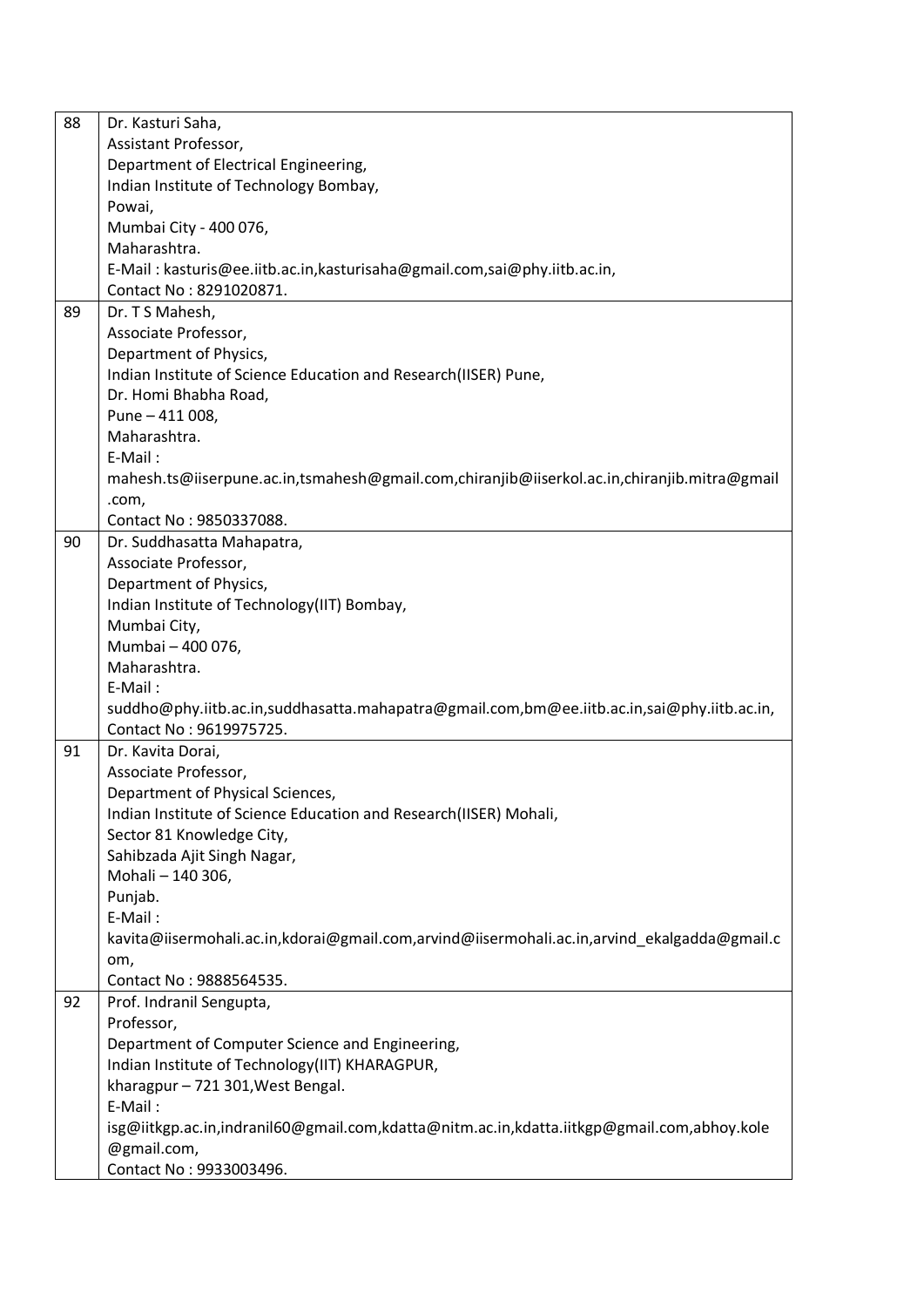| 93 | Dr. Rajesh V Nair,                                                                         |
|----|--------------------------------------------------------------------------------------------|
|    | Associate Professor,                                                                       |
|    | Department of Physics,                                                                     |
|    | Indian Institute of Technology(IIT) Ropar,                                                 |
|    | Nangal Road,                                                                               |
|    | Rupnagar - 140 001,                                                                        |
|    | Punjab.                                                                                    |
|    | E-Mail: rvnair@iitrpr.ac.in,rvnair08@gmail.com                                             |
|    | Contact No: 9888904852.                                                                    |
| 94 | Dr. Mandip Singh,                                                                          |
|    | Assistant Professor,                                                                       |
|    | Department of Physical Sciences,                                                           |
|    | Indian Institute of Science Education and Research(IISER) Mohali,                          |
|    | Knowledge City, Sector 81,                                                                 |
|    | Sahibzada Ajit Singh Nagar,                                                                |
|    | Mohali - 140 306,                                                                          |
|    |                                                                                            |
|    | Punjab.                                                                                    |
|    | E-Mail: mandip@iisermohali.ac.in,naturemandip@gmail.com                                    |
|    | Contact No: 8968902642.                                                                    |
| 95 | Dr. Madhu Thalakulam,                                                                      |
|    | Assistant Professor,                                                                       |
|    | Department of Physics,                                                                     |
|    | Indian Institute of Science Education and Research(IISER) Thiruvananthapuram,              |
|    | Maruthamala P O, Vithura,                                                                  |
|    | Thiruvananthapuram - 695 551,                                                              |
|    | Kerala                                                                                     |
|    | E-Mail: madhu@iisertvm.ac.in,madhu.thalakulam@gmail.com,shaji@iisertvm.ac.in,              |
|    | Contact No: 9497785983.                                                                    |
| 96 | Dr. Umakant Damodar Rapol,                                                                 |
|    | Associate Professor,                                                                       |
|    | Department of Physics,                                                                     |
|    | Indian Institute of Science Education and Research(IISER) Pune,                            |
|    | 100, Dr. Homi Bhabha Road, Pashan,                                                         |
|    | Pune - 411 008,                                                                            |
|    | Maharashtra.                                                                               |
|    | E-Mail:                                                                                    |
|    | umakant.rapol@iiserpune.ac.in,udrapol@gmail.com,rejish@iiserpune.ac.in,pavan@iiserpune.ac. |
|    | in,santh@iiserpune.ac.in,                                                                  |
|    | Contact No: 9689908421.                                                                    |
| 97 | Prof. Anand Kumar Jha,                                                                     |
|    | Assistant Professor,                                                                       |
|    | Department of Physics,                                                                     |
|    | Indian Institute of Technology(IIT) Kanpur,                                                |
|    | Kanpur-208 016,                                                                            |
|    | Uttar Pradesh.                                                                             |
|    | E-Mail: akjha@iitk.ac.in,akjha9@gmail.com,                                                 |
|    | Contact No: 9621423993.                                                                    |
|    |                                                                                            |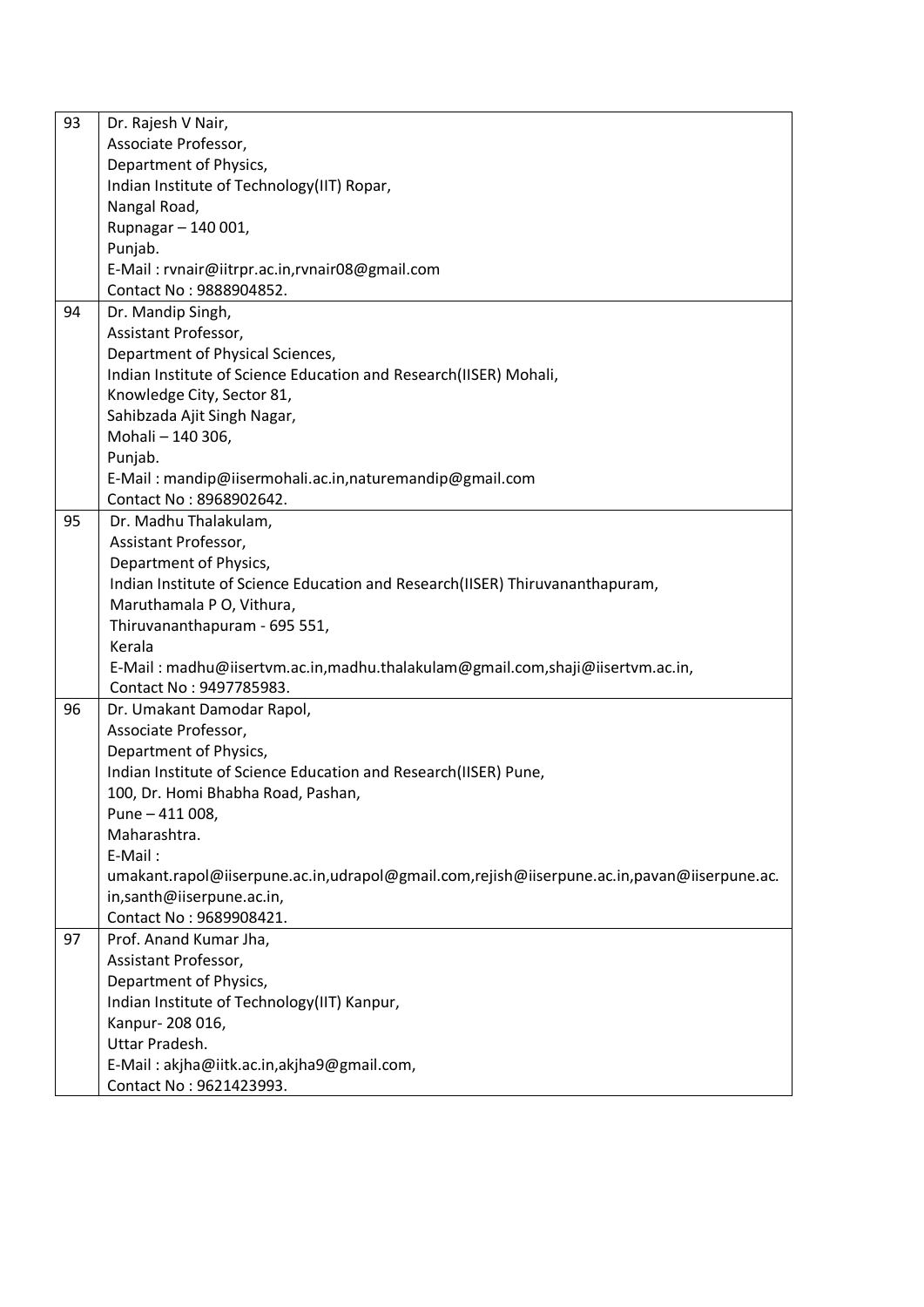| 98  | Dr. Subhadeep De,                                                                     |
|-----|---------------------------------------------------------------------------------------|
|     | Scientist,                                                                            |
|     | Time and Frequency Division,                                                          |
|     | CSIR-National Physical Laboratory(CSIR-NPL),                                          |
|     | Room 128 A Main building,                                                             |
|     | Dr. K.S. Krishnan Marg                                                                |
|     | New Delhi - 110 012, Delhi                                                            |
|     | E-Mail:                                                                               |
|     | sde.subhadeep@gmail.com,subhadeep@nplindia.org,subhasis.panja@gmail.com,panjas@nplind |
|     | ia.org,                                                                               |
|     | Contact No: 8860179175.                                                               |
|     |                                                                                       |
| 99  | Prof. Ravindra Pratap Singh,                                                          |
|     | Professor,                                                                            |
|     | Atomic, Molecular and Optical Physics Division,                                       |
|     | Physical Research Laboratory,                                                         |
|     | Navrangpura,                                                                          |
|     | Ahmedabad - 380 009,                                                                  |
|     | Gujarat.                                                                              |
|     | E-Mail: rpsingh@prl.res.in,rpkpsingh@gmail.com,                                       |
|     | Contact No: 9825754406.                                                               |
|     |                                                                                       |
| 100 | Dr. Joyee Ghosh,                                                                      |
|     | Assistant Professor,                                                                  |
|     | Department of Physics,                                                                |
|     | Indian Institute of Technology (IIT) Delhi,                                           |
|     | Hauz Khas, South Delhi,                                                               |
|     | Delhi - 110 016.                                                                      |
|     | E-Mail: joyee@physics.iitd.ac.in,joyee.g@gmail.com,vivekv@iitd.ac.in                  |
|     | Contact No: 9810401256.                                                               |
|     |                                                                                       |
|     |                                                                                       |
| 101 | Ms. Manju Singh,                                                                      |
|     | Principal Scientist,                                                                  |
|     | Quantum Nanophotonics Metrology Section,                                              |
|     | CSIR-National Physical Laboratory,                                                    |
|     | Dr. K. S. Krishnan Marg,                                                              |
|     | New Delhi - 110 012,                                                                  |
|     | Delhi.                                                                                |
|     | E-Mail: singhm@nplindia.org,rakshitrk@nplindia.org,subho@ee.iitb.ac.in,               |
|     | Contact No: 9958489133.                                                               |
|     |                                                                                       |
|     |                                                                                       |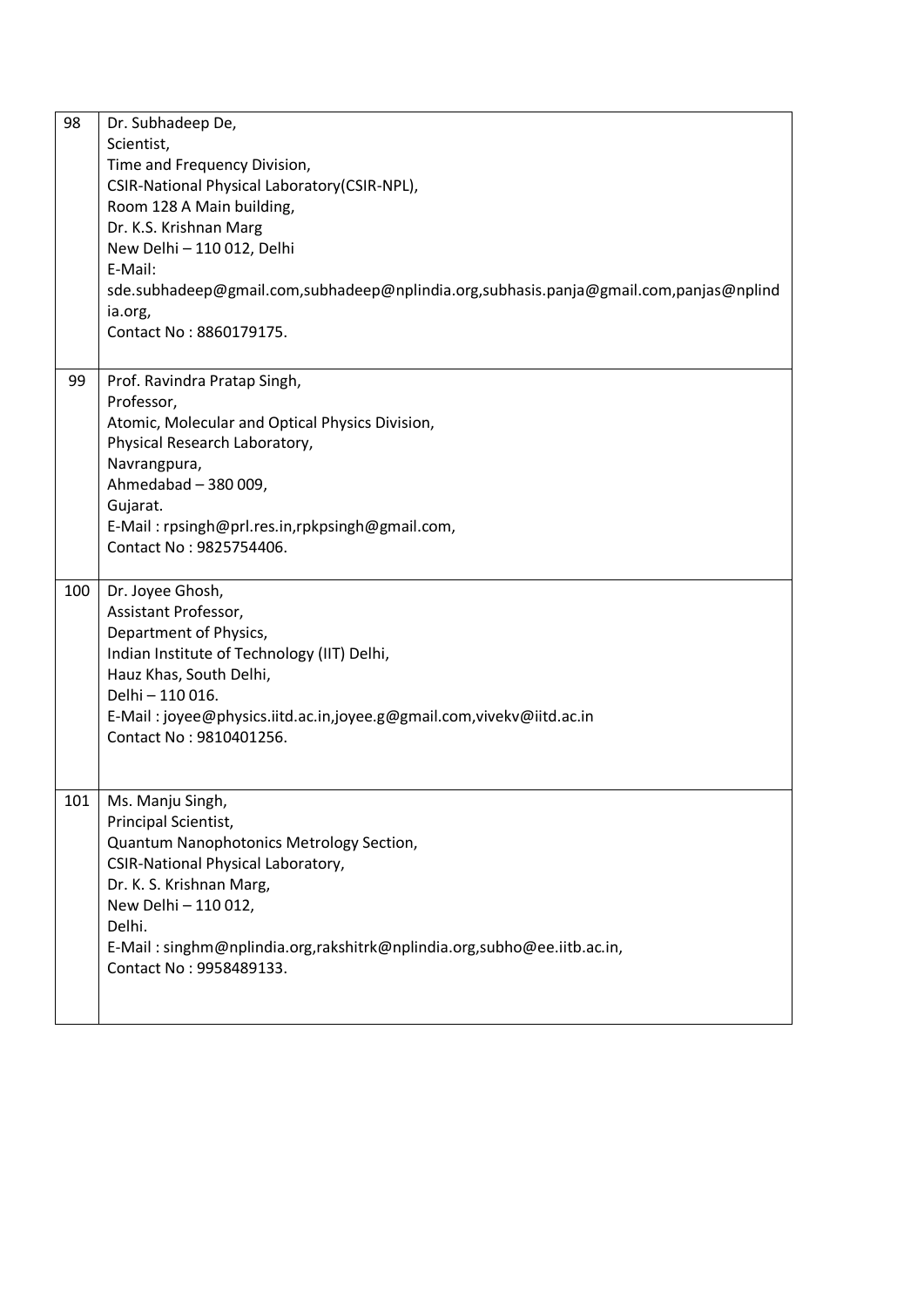| 102 | Prof. Anirban Pathak,<br>Professor,<br>Department of Physics and Materials Science Engineering,<br>Jaypee Institute of Information Technology,<br>A-10, Sector-62,<br>Noida - 201 309,<br>Uttar Pradesh.<br>E-Mail:<br>anirban.pathak@jiit.ac.in,anirban.pathak@gmail.com,srik@poornaprajna.org,amit.verma@jiit.ac<br>.in,<br>Contact No: 9717066494.           |
|-----|-----------------------------------------------------------------------------------------------------------------------------------------------------------------------------------------------------------------------------------------------------------------------------------------------------------------------------------------------------------------|
| 103 | Dr. Bhaskar Kanseri,<br>Assistant Professor,<br>Department of Physics,<br>Indian Institute of Technology(IIT) Delhi,<br>Hauz Khas-110016,<br>New Delhi.<br>E-Mail: bkanseri@physics.iitd.ac.in,<br>Contact No: 9811026412.                                                                                                                                      |
| 104 | Prof. Urbasi Sinha,<br>Associate Professor II,<br>Department of Light and Matter Physics,<br>Raman Research Institute,<br>C. V. Raman Avenue, Sadashivanagar,<br>Bengaluru Urban,<br>Bangalore - 560 080,<br>Karnataka.<br>E-Mail:<br>usinha@rri.res.in,urbasi.sinha@gmail.com,akpati@hri.res.in,ujjwal@hri.res.in,aditi@hri.res.in,<br>Contact No: 7760959441. |
| 105 | Dr. Pradeep Kumar K,<br>Assistant Professor,<br>Department of Electrical Engineering,<br>Indian Institute of Technology(IIT) Kanpur,<br>Kanpur - 208 016,<br>Uttar Pradesh.<br>E-Mail: pradeepk@iitk.ac.in,pradeepk81@gmail.com,rohitbr@iitk.ac.in,<br>Contact No: 8172914035.                                                                                  |
| 106 | Dr. Jothi Ramalingam,<br>Scientist C,<br>Department of Cryptography Research,<br>Society for Electronic Transactions and Security (SETS),<br>MGR Knowledge City, CIT Campus<br>Taramani, Chennai - 600 113,<br>Tamilnadu.                                                                                                                                       |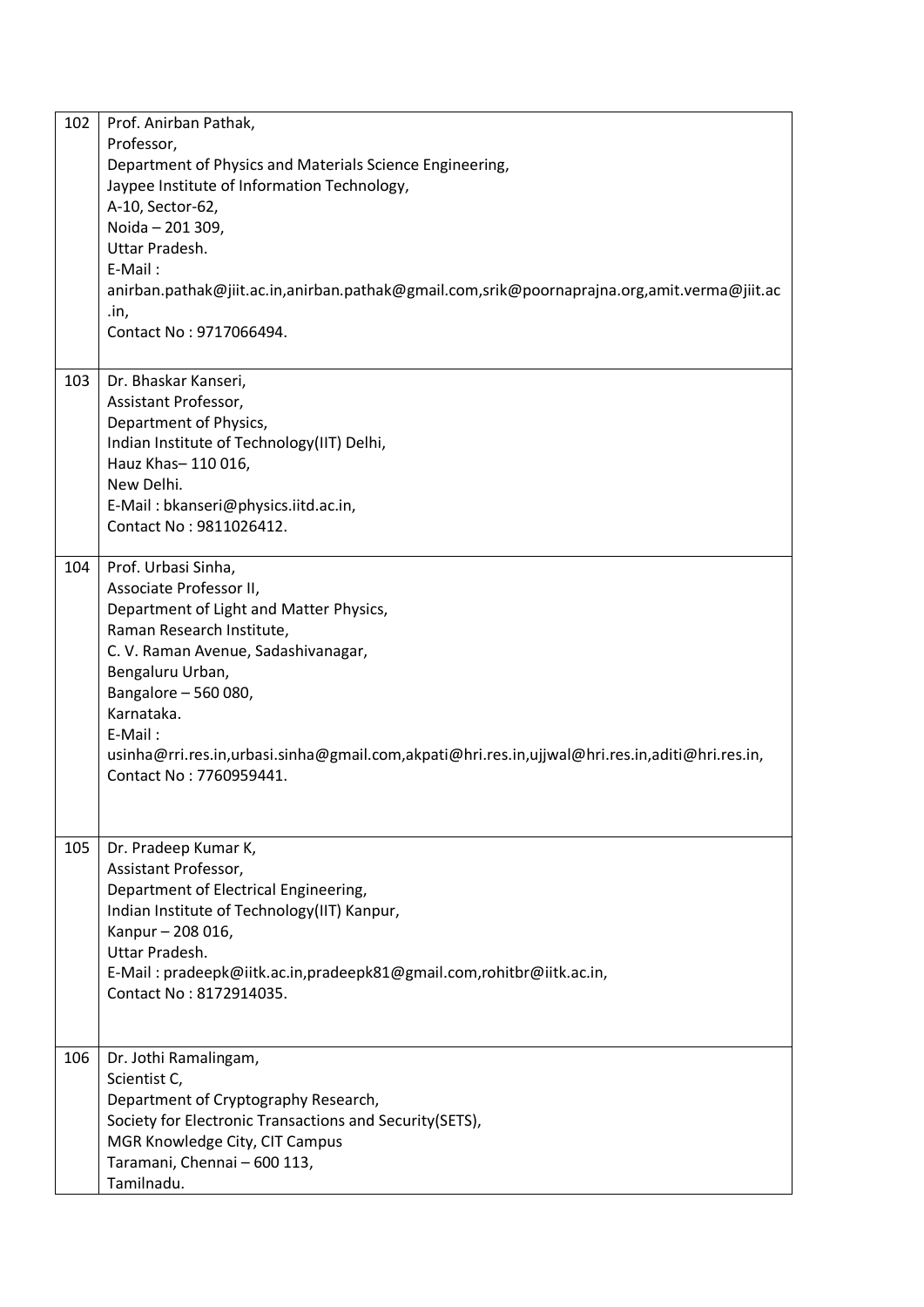| jothiram@setsindia.net,jothi.rangasamy@gmail.com,dillibabu@setsindia.net,lakshdev21@gmail.<br>com, lakshdev@setsindia.net<br>Contact No: 9962055208.<br>107<br>Dr. Sanatan Chattopadhyay,<br>Associate Professor,<br>Department of Electronic Science,<br>University of Calcutta,<br>92, APC Road,<br>Kolkata - 700 009,<br>West Bengal.<br>E-Mail:<br>scelc@caluniv.ac.in,cusanatan@gmail.com,dsappmath@caluniv.ac.in,dsarkar1x@gmail.com,ach<br>akra12@yahoo.com,amlanc@ieee.org,anirban1@gmail.com,kdsaphy@caluniv.ac.in,kdassharma<br>@gmail.com,icappmath@caluniv.ac.in,ichattopadhyay@yahoo.co.in<br>Contact No: 9432082727.<br>108<br>Dr. Sandeep K Goyal, |
|-------------------------------------------------------------------------------------------------------------------------------------------------------------------------------------------------------------------------------------------------------------------------------------------------------------------------------------------------------------------------------------------------------------------------------------------------------------------------------------------------------------------------------------------------------------------------------------------------------------------------------------------------------------------|
|                                                                                                                                                                                                                                                                                                                                                                                                                                                                                                                                                                                                                                                                   |
|                                                                                                                                                                                                                                                                                                                                                                                                                                                                                                                                                                                                                                                                   |
|                                                                                                                                                                                                                                                                                                                                                                                                                                                                                                                                                                                                                                                                   |
|                                                                                                                                                                                                                                                                                                                                                                                                                                                                                                                                                                                                                                                                   |
|                                                                                                                                                                                                                                                                                                                                                                                                                                                                                                                                                                                                                                                                   |
|                                                                                                                                                                                                                                                                                                                                                                                                                                                                                                                                                                                                                                                                   |
|                                                                                                                                                                                                                                                                                                                                                                                                                                                                                                                                                                                                                                                                   |
|                                                                                                                                                                                                                                                                                                                                                                                                                                                                                                                                                                                                                                                                   |
|                                                                                                                                                                                                                                                                                                                                                                                                                                                                                                                                                                                                                                                                   |
|                                                                                                                                                                                                                                                                                                                                                                                                                                                                                                                                                                                                                                                                   |
|                                                                                                                                                                                                                                                                                                                                                                                                                                                                                                                                                                                                                                                                   |
|                                                                                                                                                                                                                                                                                                                                                                                                                                                                                                                                                                                                                                                                   |
|                                                                                                                                                                                                                                                                                                                                                                                                                                                                                                                                                                                                                                                                   |
|                                                                                                                                                                                                                                                                                                                                                                                                                                                                                                                                                                                                                                                                   |
|                                                                                                                                                                                                                                                                                                                                                                                                                                                                                                                                                                                                                                                                   |
|                                                                                                                                                                                                                                                                                                                                                                                                                                                                                                                                                                                                                                                                   |
| Assistant Professor,                                                                                                                                                                                                                                                                                                                                                                                                                                                                                                                                                                                                                                              |
| Department of Physical Sciences,                                                                                                                                                                                                                                                                                                                                                                                                                                                                                                                                                                                                                                  |
| Indian Institute of Science Education and Research(IISER) Mohali,                                                                                                                                                                                                                                                                                                                                                                                                                                                                                                                                                                                                 |
| Knowledge City, Sector 81,                                                                                                                                                                                                                                                                                                                                                                                                                                                                                                                                                                                                                                        |
| Sahibzada Ajit Singh Nagar,                                                                                                                                                                                                                                                                                                                                                                                                                                                                                                                                                                                                                                       |
| Mohali - 140 306,                                                                                                                                                                                                                                                                                                                                                                                                                                                                                                                                                                                                                                                 |
| Punjab.                                                                                                                                                                                                                                                                                                                                                                                                                                                                                                                                                                                                                                                           |
| E-Mail: sandeep.goyal.imsc@gmail.com,skgoyal@iisermohali.ac.in,arvind@iisermohali.ac.in,                                                                                                                                                                                                                                                                                                                                                                                                                                                                                                                                                                          |
| Contact No: 8572879340.                                                                                                                                                                                                                                                                                                                                                                                                                                                                                                                                                                                                                                           |
| 109<br>Dr. Sibasish Ghosh,                                                                                                                                                                                                                                                                                                                                                                                                                                                                                                                                                                                                                                        |
| Professor G,                                                                                                                                                                                                                                                                                                                                                                                                                                                                                                                                                                                                                                                      |
| Department of Theoretical Physics,                                                                                                                                                                                                                                                                                                                                                                                                                                                                                                                                                                                                                                |
| The Institute of Mathematical Sciences,                                                                                                                                                                                                                                                                                                                                                                                                                                                                                                                                                                                                                           |
| IV Cross Road, CIT Campus,                                                                                                                                                                                                                                                                                                                                                                                                                                                                                                                                                                                                                                        |
| Taramani, Chennai - 600 113,                                                                                                                                                                                                                                                                                                                                                                                                                                                                                                                                                                                                                                      |
| Tamilnadu.                                                                                                                                                                                                                                                                                                                                                                                                                                                                                                                                                                                                                                                        |
| E-Mail: sibasish@imsc.res.in,archan@boson.bose.res.in,subhashish@iitj.ac.in,                                                                                                                                                                                                                                                                                                                                                                                                                                                                                                                                                                                      |
| Contact No: 9940227121.                                                                                                                                                                                                                                                                                                                                                                                                                                                                                                                                                                                                                                           |
| 120<br>Prof. Apoorva D Patel,                                                                                                                                                                                                                                                                                                                                                                                                                                                                                                                                                                                                                                     |
| Professor,                                                                                                                                                                                                                                                                                                                                                                                                                                                                                                                                                                                                                                                        |
| Department of Centre for High Energy Physics,                                                                                                                                                                                                                                                                                                                                                                                                                                                                                                                                                                                                                     |
| Indian Institute of Science, (IISc) Bangalore,                                                                                                                                                                                                                                                                                                                                                                                                                                                                                                                                                                                                                    |
| CV Raman Rd, Devasandra Layout,                                                                                                                                                                                                                                                                                                                                                                                                                                                                                                                                                                                                                                   |
| Bengaluru - 560 012,                                                                                                                                                                                                                                                                                                                                                                                                                                                                                                                                                                                                                                              |
| Karnataka.                                                                                                                                                                                                                                                                                                                                                                                                                                                                                                                                                                                                                                                        |
| E-Mail: adpatel@iisc.ac.in,sanjit@iisc.ac.in,                                                                                                                                                                                                                                                                                                                                                                                                                                                                                                                                                                                                                     |
| Contact No: 9741294802.                                                                                                                                                                                                                                                                                                                                                                                                                                                                                                                                                                                                                                           |
| 121<br>Dr. ADITI SEN DE,                                                                                                                                                                                                                                                                                                                                                                                                                                                                                                                                                                                                                                          |
| Associate Professor G,                                                                                                                                                                                                                                                                                                                                                                                                                                                                                                                                                                                                                                            |
| Department of Physics Division,                                                                                                                                                                                                                                                                                                                                                                                                                                                                                                                                                                                                                                   |
| Harish Chandra Research Institute,                                                                                                                                                                                                                                                                                                                                                                                                                                                                                                                                                                                                                                |
| Chhatnag Road, Jhusi,                                                                                                                                                                                                                                                                                                                                                                                                                                                                                                                                                                                                                                             |
| Allahabad - 211 019,                                                                                                                                                                                                                                                                                                                                                                                                                                                                                                                                                                                                                                              |
| Uttar Pradesh.                                                                                                                                                                                                                                                                                                                                                                                                                                                                                                                                                                                                                                                    |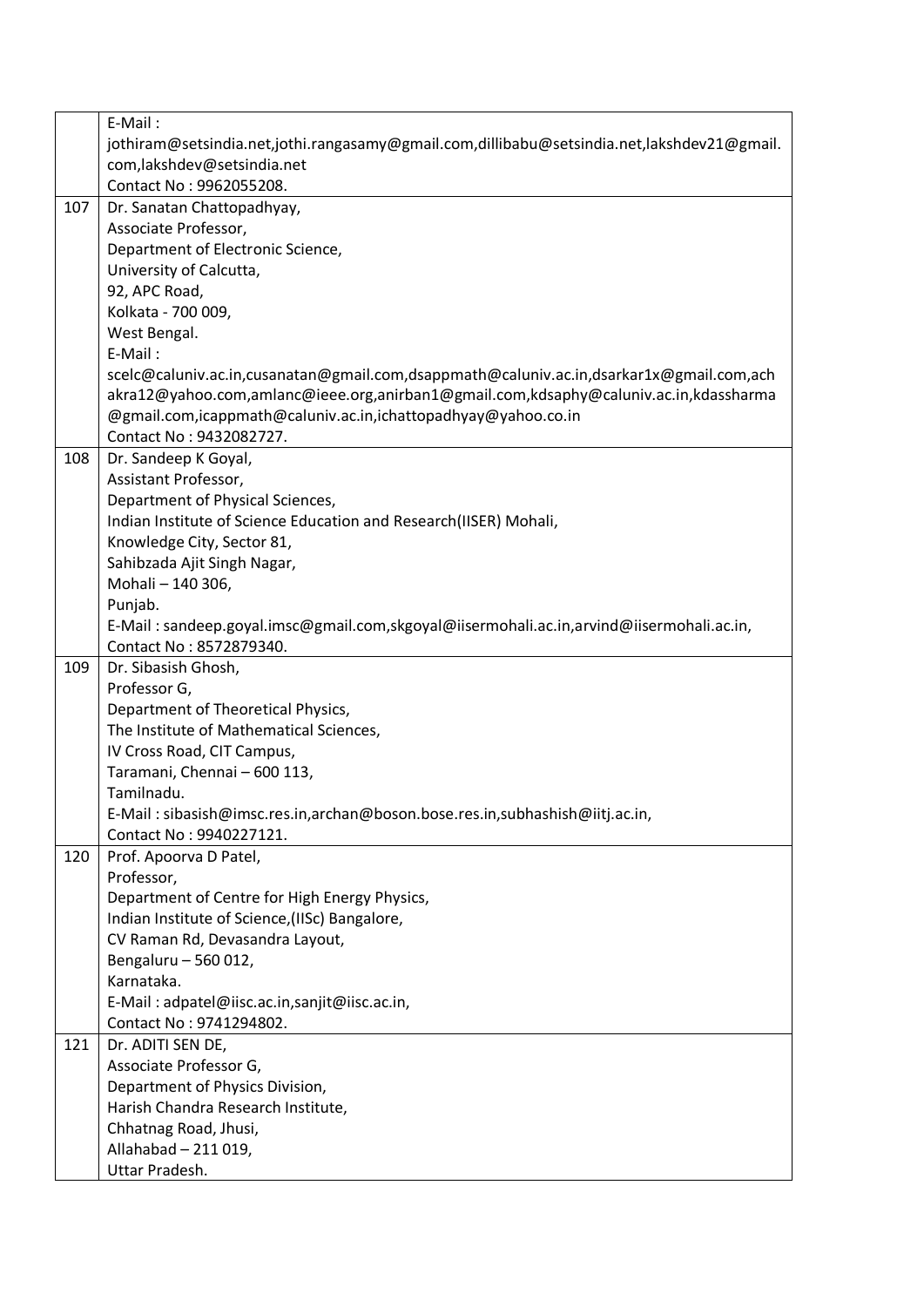|     | E-Mail: aditi@hri.res.in,aditi.senindia@gmail.com,ujjwal@hri.res.in,akpati@hri.res.in,<br>Contact No: 9793637732.                                                                                                                                                                                                                                                          |
|-----|----------------------------------------------------------------------------------------------------------------------------------------------------------------------------------------------------------------------------------------------------------------------------------------------------------------------------------------------------------------------------|
| 122 | Prof. C M Chandrashekar,<br>Assistant Professor,<br>Department of Theoretical Physics,<br>The Institute of Mathematical Sciences,<br>Autonomous Institution under DAE, Govt. of India<br>IV Cross Road, CIT Campus, Taramani,<br>Chennai - 600 113,<br>Tamilnadu.<br>E-Mail: chandru@imsc.res.in,cmchandrashekar@gmail.com,shassan@imsc.res.in,<br>Contact No: 9566000369. |
| 123 | Prof. Pankaj Agrawal,<br>Professor,<br>Department of Physics,<br>Institute of Physics,<br>Sachivalaya Marg,<br>Khordha,<br>Bhubaneswar - 751 005,<br>Orissa.<br>E-Mail: agrawal@iopb.res.in,pagrawal3@gmail.com,<br>Contact No: 9937372473.                                                                                                                                |
| 124 | Prof. Subroto Mukerjee,<br>Associate Professor,<br>Department of Physics,<br>Indian Institute of Science (IISc), Bangalore,<br>Bengaluru Urban,<br>Bengaluru - 560 012,<br>Karnataka.<br>E-Mail:<br>smukerjee@iisc.ac.in,smukerjee@gmail.com,sumilan@iisc.ac.in,sumilanbanerjee@gmail.com,<br>Contact No: 9481789167.                                                      |
| 125 | Prof. M S Ramachandra Rao,<br>Professor,<br>Department of Physics,<br>Indian Institute of Technology(IIT) Madras,<br>Chennai - 600 036,<br>Tamilnadu.<br>E-Mail:<br>msrrao@iitm.ac.in,msrcrao@gmail.com,praveen.bhallamudi@gmail.com,bhallamudi.1@osu.edu<br>,basudev@iitm.ac.in,nandab@iitm.ac.in,ksethu@iitm.ac.in,anilpr@iitm.ac.in<br>Contact No: 9840130760.          |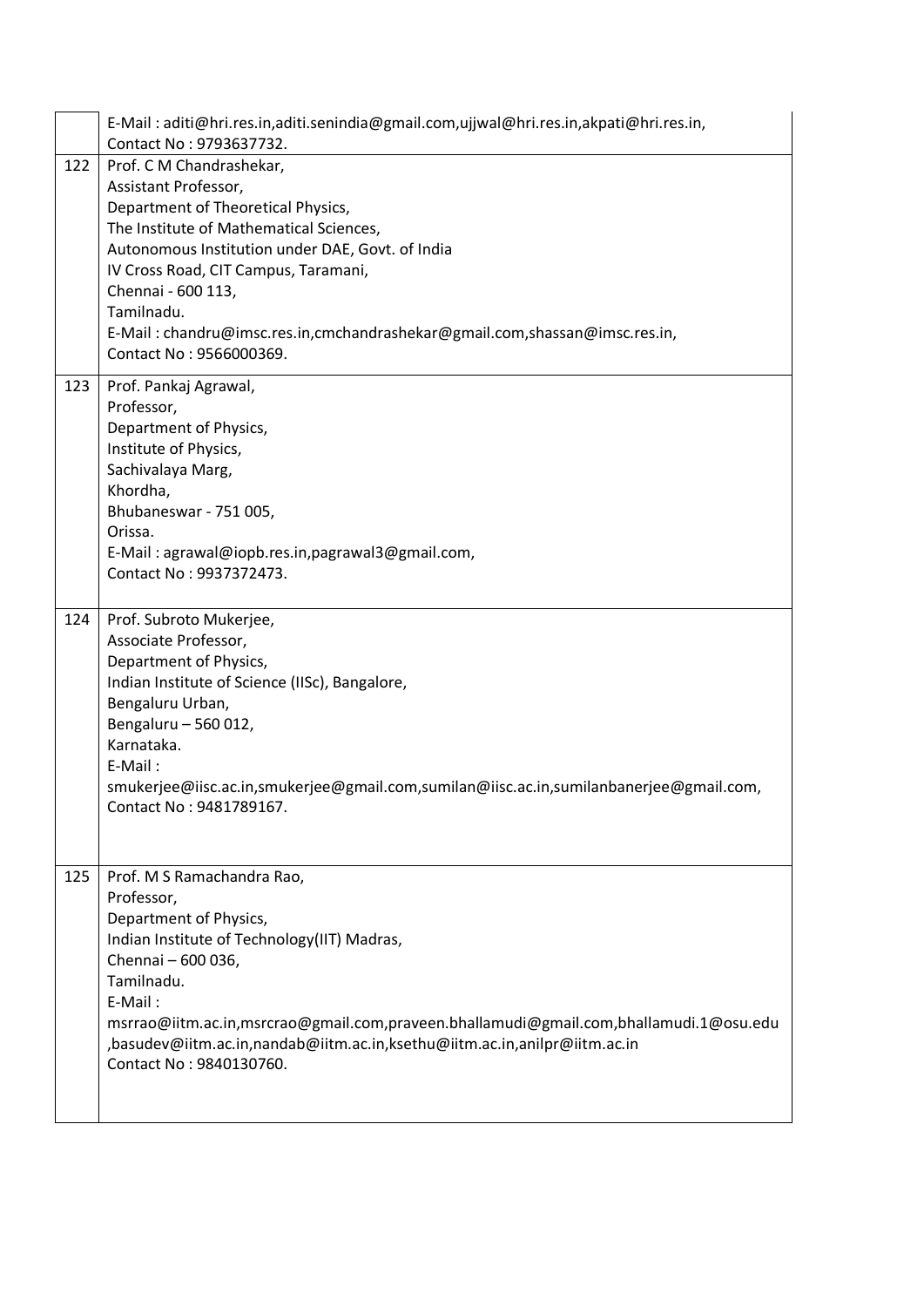| 126 | Dr. Varun Raghunathan,<br>Assistant Professor,<br>Department of Electrical Communication Engineering,<br>INDIAN INSTITUTE OF SCIENCE (IISC),<br>Bengaluru Urban - 560 012,<br>Karnataka.<br>Email: varunr@iisc.ac.in,tsrinu@iisc.ac.in,gopalkrishna@iisc.ac.in,varunr196@gmail.com,<br>Mobile: 8939619026 |
|-----|-----------------------------------------------------------------------------------------------------------------------------------------------------------------------------------------------------------------------------------------------------------------------------------------------------------|
|     |                                                                                                                                                                                                                                                                                                           |
| 127 | Dr. Alok Kumar Pan,<br>Assistant Professor,<br>Department of Physics,<br>National Institute of Technology Patna,<br>Ashok Rajpath,<br>Patna - 800 005,<br>Bihar.<br>E-Mail: akp@nitp.ac.in,alokkrpan@gmail.com,gkar@isical.ac.in,kar.guruprasad@gmail.com,<br>Contact No: 9709700882.                     |
| 128 | Dr. Prabha Mandayam,<br>Assistant Professor,<br>Department of Physics,<br>Indian Institute of Technology Madras,<br>HSB 309, Chennai - 600 036,<br>Tamilnadu.<br>E-Mail: prabhamd@iitm.ac.in,prabhamd@physics.iitm.ac.in,pradeep@ee.iitm.ac.in,<br>Contact No: 9445992785.                                |
| 129 | Prof. Anu Venugopalan,<br>Professor,<br>University School of Basic and Applied Sciences,<br>Guru Gobind Singh Indraprastha University,<br>Sector-16C, Dwarka,<br>New Delhi - 110 078,<br>Delhi.<br>E-Mail: anu.venugopalan@gmail.com,anu@ipu.ac.in,<br>Contact No: 9868925603.                            |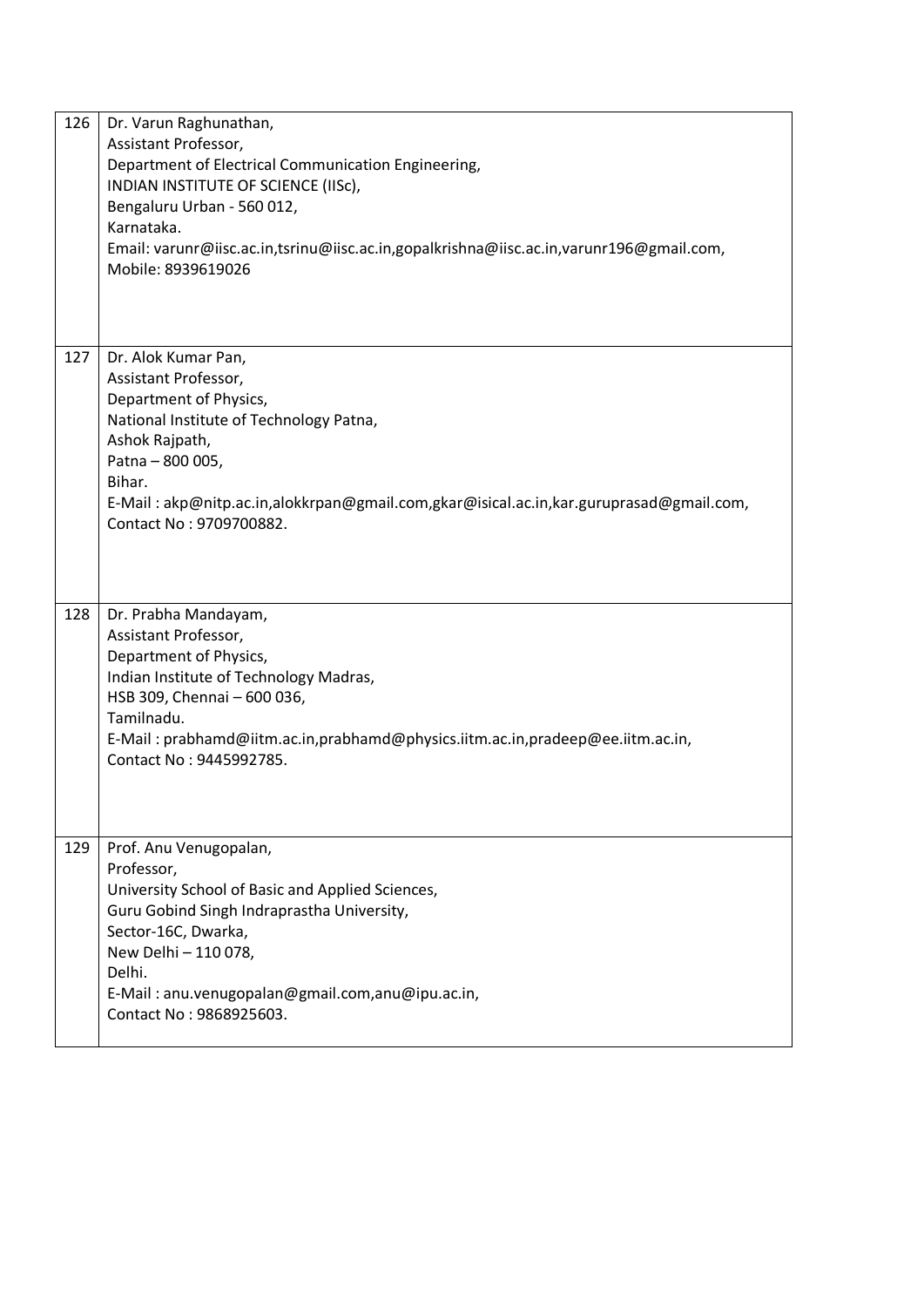| 130 | Prof. Arvind,<br>Professor,<br>Department of Physical Sciences,<br>Indian Institute of Science Education and Research(IISER) Mohali,<br>Knowledge City, Sector 81,<br>Sahibzada Ajit Singh Nagar,<br>Mohali - 140 306,<br>Punjab.<br>E-Mail: arvind@iisermohali.ac.in,arvind_ekalgadda@gmail.com,skgoyal@iisermohali.ac.in<br>Contact No: 9888564456.              |
|-----|--------------------------------------------------------------------------------------------------------------------------------------------------------------------------------------------------------------------------------------------------------------------------------------------------------------------------------------------------------------------|
| 131 | Prof. Arul Lakshminarayan,<br>Professor,<br>Department of Physics,<br>Indian Institute of Technology(IIT) Madras,<br>HSB 215, Chennai - 600 036,<br>Tamilnadu.<br>E-Mail:<br>arul@physics.iitm.ac.in,arul.lata@gmail.com,pradeep@ee.iitm.ac.in,madhok@iitm.ac.in,vmadho<br>k@gmail.com,prabhamd@iitm.ac.in,prabhamd@physics.iitm.ac.in,<br>Contact No: 9600094500. |
| 132 | Dr. Sai Vinjanampathy,<br>Assistant Professor,<br>Department of Physics,<br>Indian Institute of Technology(IIT) Bombay,<br>Room 203, Powai,<br>Mumbai City - 400 076,<br>Maharashtra.<br>E-Mail: sai@phy.iitb.ac.in,sai@quantumlah.org,bm@ee.iitb.ac.in,baskrons@gmail.com<br>Contact No: 9556647528.                                                              |
| 133 | Prof. Debasis Sarkar,<br>Professor,<br>Department of Applied Mathematics,<br>University of Calcutta,<br>92, Acharya Prafulla Chandra Road,<br>Kolkata-700 009,<br>West Bengal.<br>E-Mail:<br>dsappmath@caluniv.ac.in,dsarkar1x@gmail.com,icappmath@caluniv.ac.in,ichattopadhyay@yah<br>00.co.in,<br>Contact No: 9830921440.                                        |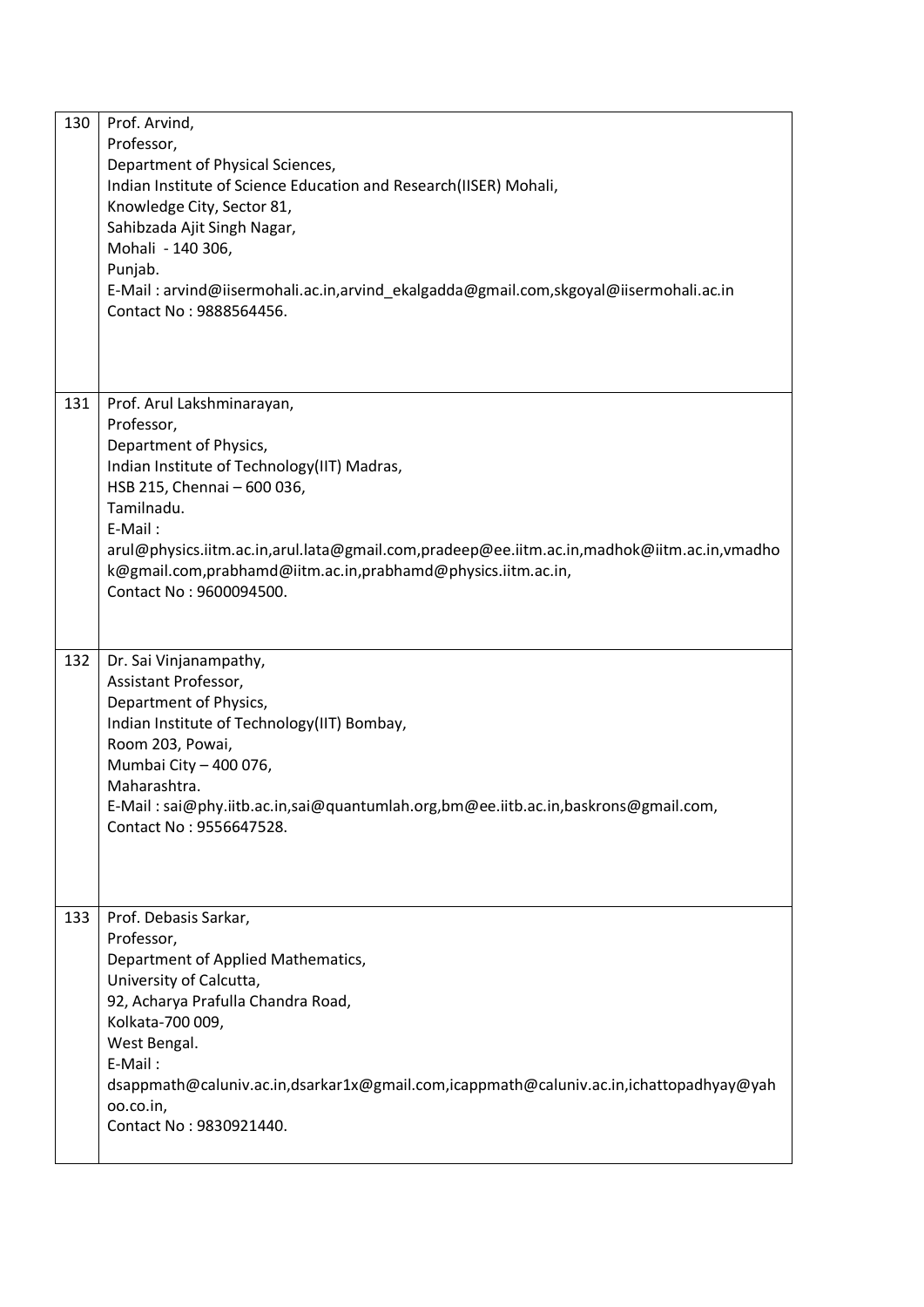| 134 | Dr. Ritabrata Sengupta,<br>Assistant Professor,<br>Department of Mathematics,<br>Indian Institute of Science Education and Research(IISER) Berhampur,<br>Industrial Training Institute(ITI) Berhampur,<br>National Highway 59, Engineering,<br>School Junction, Berhampur,<br>Odisha - 760 010.<br>$E-Mail:$<br>ritabrata.sengupta@gmail.com,rb@iiserbpr.ac.in,rsoni@iiserbpr.ac.in,tanvi@isid.ac.in,tvi.jain@g<br>mail.com<br>Contact No: 8587912731. |
|-----|--------------------------------------------------------------------------------------------------------------------------------------------------------------------------------------------------------------------------------------------------------------------------------------------------------------------------------------------------------------------------------------------------------------------------------------------------------|
| 135 | Prof. Prasanta K Panigrahi,                                                                                                                                                                                                                                                                                                                                                                                                                            |
|     | Professor,                                                                                                                                                                                                                                                                                                                                                                                                                                             |
|     | Department of Physics,                                                                                                                                                                                                                                                                                                                                                                                                                                 |
|     | Indian Institute of Science Education and Research(IISCER) Kolkata,<br>Mohanpur, Kolkata- 741 246,                                                                                                                                                                                                                                                                                                                                                     |
|     | West Bengal.                                                                                                                                                                                                                                                                                                                                                                                                                                           |
|     | E-Mail: panigrahi.iiser@gmail.com,pprasanta@iiserkol.ac.in,                                                                                                                                                                                                                                                                                                                                                                                            |
|     | Contact No: 9748918201.                                                                                                                                                                                                                                                                                                                                                                                                                                |
| 136 | Prof. Archan S Majumdar,<br>Senior Professor & Dean (Faculty),<br>Department of Astrophysics and Cosmology,<br>Satyendra Nath Bose National Centre for Basic Sciences,<br>Block-JD, Sector-III, Salt Lake<br>Kolkata - 700 098,<br>West Bengal.<br>E-Mail: archan@bose.res.in, archansmajumdar@gmail.com,<br>Contact No: 9830123393.                                                                                                                   |
| 137 | Prof. A R Usha Devi,<br>Professor,                                                                                                                                                                                                                                                                                                                                                                                                                     |
|     | Department of Physics,                                                                                                                                                                                                                                                                                                                                                                                                                                 |
|     | Bangalore University,                                                                                                                                                                                                                                                                                                                                                                                                                                  |
|     | Jnanabharathi, Campus,                                                                                                                                                                                                                                                                                                                                                                                                                                 |
|     | Bengaluru-560056,<br>Karnataka.                                                                                                                                                                                                                                                                                                                                                                                                                        |
|     | E-Mail:                                                                                                                                                                                                                                                                                                                                                                                                                                                |
|     | ushathirthahalli@gmail.com,ushadevi@bub.ernet.in,1967.shenoy@gmail.com,arss@rediffmail.c<br>om,                                                                                                                                                                                                                                                                                                                                                        |
|     | ushadevi@bub.ernet.in                                                                                                                                                                                                                                                                                                                                                                                                                                  |
|     | Contact No: 9845566737.                                                                                                                                                                                                                                                                                                                                                                                                                                |
|     |                                                                                                                                                                                                                                                                                                                                                                                                                                                        |